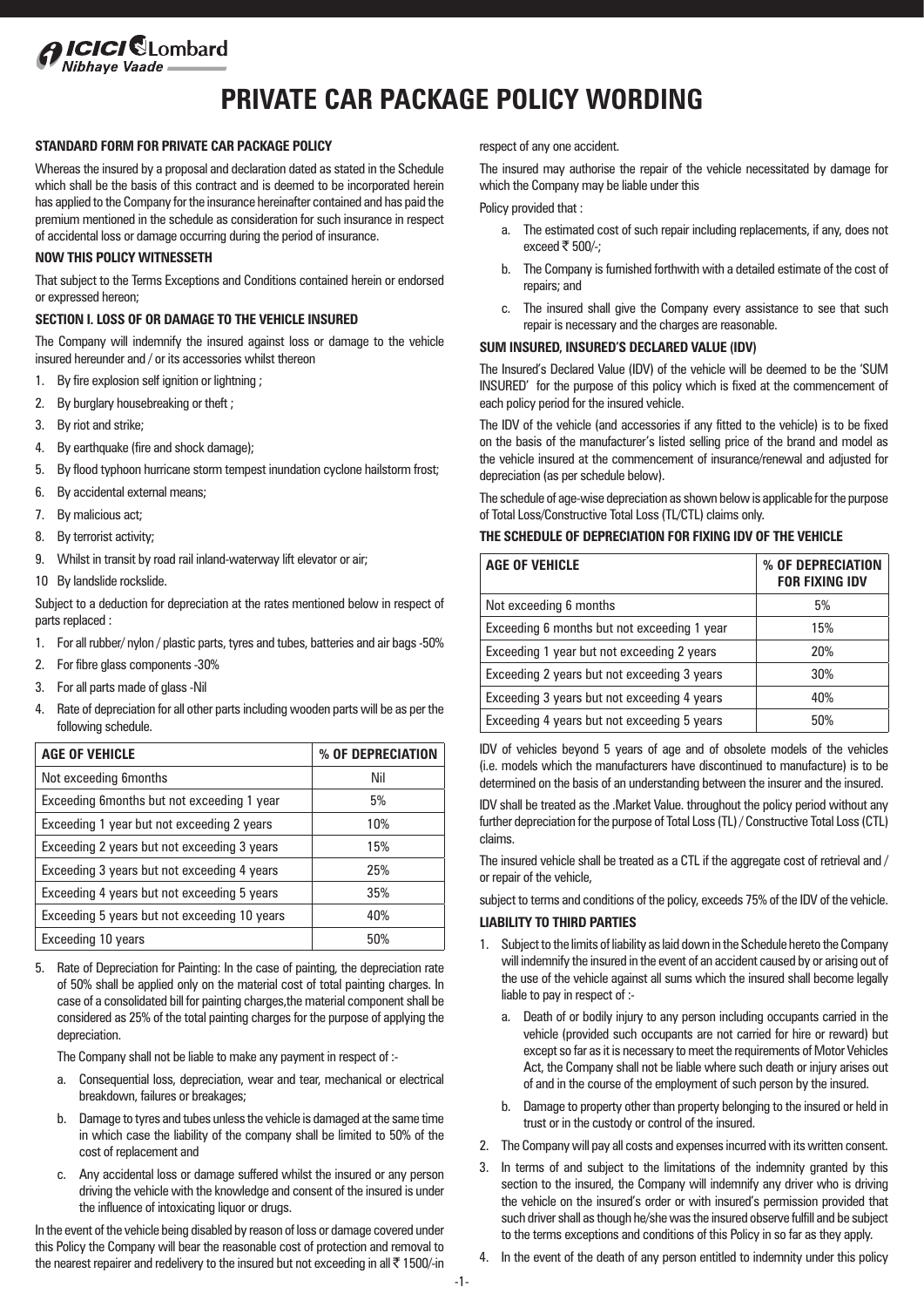the Company will in respect of the liability incurred by such person indemnify his/her personal representative in terms of and subject to the limitations of this Policy provided that such personal representative shall as though such representative was the insured observe fulfill and be subject to the terms exceptions and conditions of this Policy in so far as they apply.

- 5. The Company may at its own option
	- a. Arrange for representation at any Inquest or Fatal Inquiry in respect of any death which may be the subject of indemnity under this Policy and
	- b. Undertake the defence of proceedings in any Court of Law in respect of any act or alleged offence causing or relating to any event which may be the subject of indemnity under this Policy.

# **AVOIDANCE OF CERTAIN TERMS AND RIGHT OF RECOVERY**

Nothing in this Policy or any endorsement hereon shall affect the right of any person indemnified by this Policy or any other person to recover an amount under or by virtue of the provisions of the Motor Vehicles Act.

But the insured shall repay to the Company all sums paid by the Company which the Company would not have been liable to pay but for the said provisions.

# **APPLICATION OF LIMITS OF INDEMNITY**

In the event of any accident involving indemnity to more than one person any limitation by the terms of this Policy and/or of any Endorsement thereon of the amount of any indemnity shall apply to the aggregate amount of indemnity to all persons indemnified and such indemnity shall apply in priority to the insured.

# **PERSONAL ACCIDENT COVER FOR OWNER-DRIVER**

The Company undertakes to pay compensation as per the following scale for bodily injury/ death sustained by the owner-driver of the vehicle, in direct connection with the vehicle insured or whilst driving or mounting into/dismounting from the vehicle insured or whilst traveling in it as a co-driver, caused by violent accidental external and visible means which independent of any other cause shall within six calendar months of such injury result in:

| <b>Nature of injury</b>                                                          | <b>Scale of</b><br>compensation |
|----------------------------------------------------------------------------------|---------------------------------|
| Death                                                                            | 100%                            |
| (ii) Loss of two limbs or sight of two eyes or one limb<br>and sight of one eye. | 100%                            |
| (iii) Loss of one limb or sight of one eye                                       | 50%                             |
| (iv) Permanent total disablement from injuries other<br>than named above.        | 100%                            |

Provided always that

- 1. Compensation shall be payable under only one of the items (i) to (iv) above in respect of the owner-driver arising out of any one occurrence and the total liability of the insurer shall not in the aggregate exceed the sum of  $\bar{\tau}$  2 lakhs during any one period of insurance.
- 2. No compensation shall be payable in respect of death or bodily injury directly or indirectly wholly or in part arising or resulting from or traceable to (1) intentional self injury suicide or attempted suicide physical defect or infirmity or (2) an accident happening whilst such person is under the influence of intoxicating liquor or drugs.
- Such compensation shall be payable directly to the insured or to his/her legal representatives whose receipt shall be the full discharge in respect of the injury to the insured.
	- a. This cover is subject to
		- i. The owner-driver is the registered owner of the vehicle insured herein;
		- ii. The owner-driver is the insured named in this policy.
		- iii. The owner-driver holds an effective driving license, in accordance with the provisions of Rule 3 of the Central Motor Vehicles Rules, 1989, at the time of the accident.

# **GENERAL EXCEPTIONS**

(Applicable to all Sections of the Policy)

The Company shall not be liable under this Policy in respect of

- 1. Any accidental loss or damage and/or liability caused sustained or incurred outside the geographical area;
- 2. Any claim arising out of any contractual liability;
- 3. Any accidental loss damage and/or liability caused sustained or incurred whilst the vehicle insured herein is
	- a. Being used otherwise than in accordance with the .Limitations as to Use. or
	- b. Being driven by or is for the purpose of being driven by him/her in the charge of any person other than a Driver as stated in the Driver's Clause.
- 4. a. Any accidental loss or damage to any property whatsoever or any loss or expense whatsoever resulting or arising there from or any consequential loss
	- b. Any liability of whatsoever nature directly or indirectly caused by or contributed to by or arising from ionising radiations or contamination by radioactivity from any nuclear fuel or from any nuclear waste from the combustion of nuclear fuel. For the purpose of this exception combustion shall include any self-sustaining process of nuclear fission.
- 5. Any accidental loss or damage or liability directly or indirectly caused by or contributed to by or arising from nuclear weapons material.
- 6. Any accidental loss damage and/or liability directly or indirectly or proximately or remotely occasioned by contributed to by or traceable to or arising out of or in connection with war, invasion, the act of foreign enemies, hostilities or warlike operations (whether before or after declaration of war) civil war, mutiny rebellion, military or usurped power or by any direct or indirect consequence of any of the said occurrences and in the event of any claim hereunder the insured shall prove that the accidental loss damage and/or liability arose independently of and was in no way connected with or occasioned by or contributed to by or traceable to any of the said occurrences or any consequences thereof and in default of such proof, the Company shall not be liable to make any payment in respect of such a claim.

# **DEDUCTIBLE**

The Company shall not be liable for each and every claim under Section -I (loss of or damage to the vehicle insured) of this Policy in respect of the deductible stated in the schedule.

# **CONDITIONS**

This Policy and the Schedule shall be read together and any word or expression to which a specific meaning has been attached in any part of this Policy or of the Schedule shall bear the same meaning wherever it may appear.

1. Notice shall be given in writing to the Company immediately upon the occurrence of any accidental loss or damage in the event of any claim and thereafter the insured shall give all such information and assistance as the Company shall require. Every letter claim writ summons and/or process or copy thereof shall be forwarded to the Company immediately on receipt by the insured. Notice shall also be given in writing to the Company immediately the insured shall have knowledge of any impending prosecution, inquest or fatal inquiry in respect of any occurrence which may give rise to a claim under this Policy. In case of theft or criminal act which may be the subject of a claim under this Policy the insured shall give immediate notice to the police and cooperate with the Company in securing the conviction of the offender.

Wherever details pertaining to any incident which results in a claim, are conveyed by the insured to the insurer after reasonable period, insured shall provide the reasons of such delay to the insurer and insurer may on analysis of reasons provided by insured, condone the delay in intimation of claim or delay in providing the required information/documents to the insurer.

- 2. No admission offer promise payment or indemnity shall be made or given by or on behalf of the insured without the written consent of the Company which shall be entitled if it so desires to take over and conduct in the name of the insured the defence or settlement of any claim or to prosecute in the name of the insured for its own benefit any claim for indemnity or otherwise and shall have full discretion in the conduct of any proceedings or in the settlement of any claim and the insured shall give all such information and assistance as the Company may require.
- 3. The Company may at its own option repair reinstate or replace the vehicle or part thereof and/or its accessories or may pay in cash the amount of the loss or damage and the liability of the Company shall not exceed:
	- a. For total loss / constructive total loss of the vehicle -the Insured's Declared Value (IDV) of the vehicle (including accessories thereon) as specified in the Schedule less the value of the wreck.
	- b. For partial losses, i.e. losses other than Total Loss/Constructive Total Loss of the vehicle actual and reasonable costs of repair and/or replacement of parts lost/damaged subject to depreciation as per limits specified.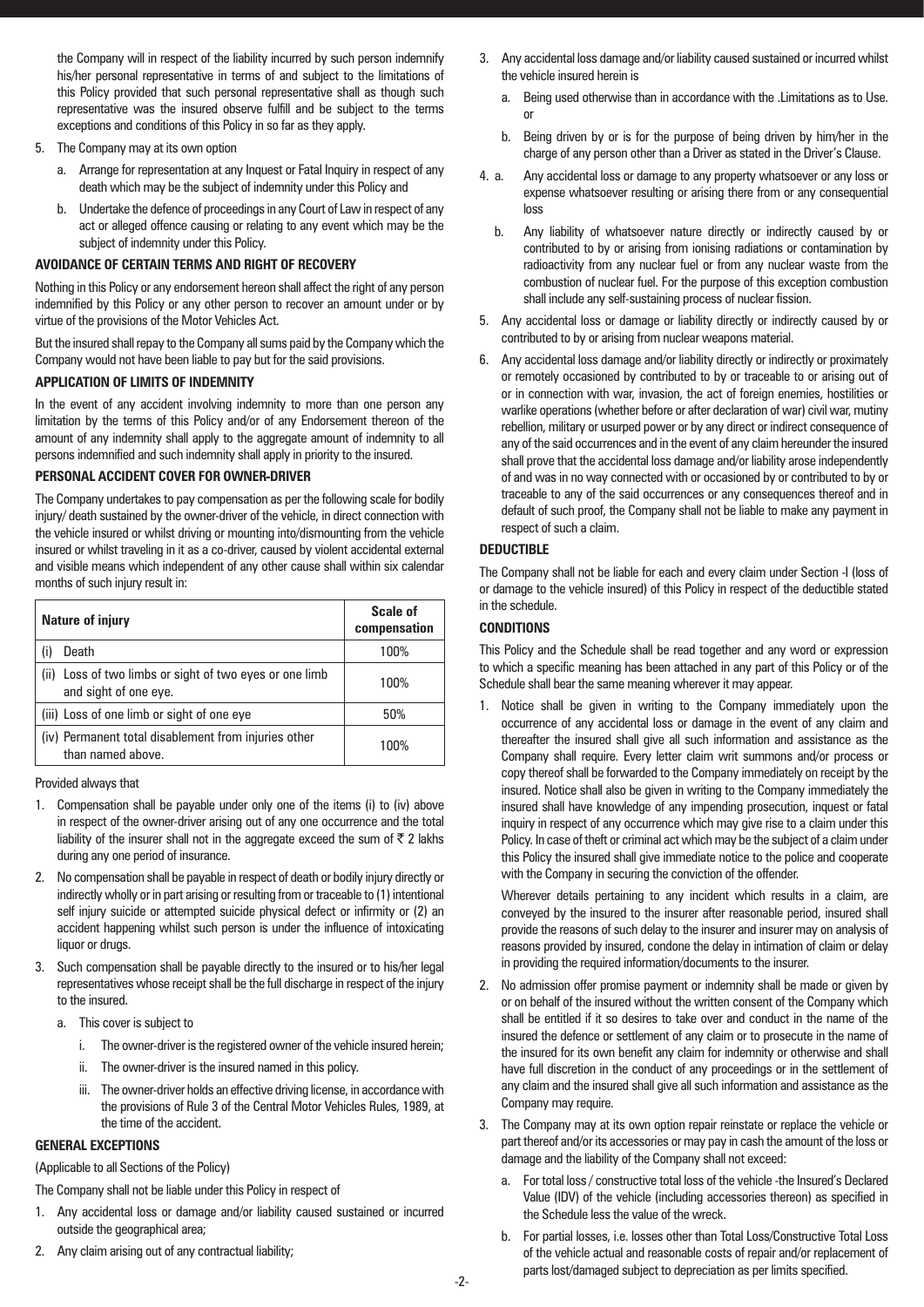- 4. The insured shall take all reasonable steps to safeguard the vehicle from loss or damage and to maintain it in efficient condition and the Company shall have at all times free and full access to examine the vehicle or any part thereof or any driver or employee of the insured. In the event of any accident or breakdown, the vehicle shall not be left unattended without proper precautions being taken to prevent further damage or loss and if the vehicle be driven before the necessary repairs are effected any extension of the damage or any further damage to the vehicle shall be entirely at the insured's own risk.
- 5. The Company may cancel the policy by sending seven days notice by recorded delivery to the insured at insured's last known address and in such event will return to the insured the premium paid less the pro rata portion thereof for the period the Policy has been in force or the policy may be cancelled at any time by the insured on seven days. notice by recorded delivery and provided no claim has arisen during the currency of the policy, the insured shall be entitled to a return of premium less premium at the Company's Short Period rates for the period the Policy has been in force. Return of the premium by the company will be subject to retention of the minimum premium of  $\overline{5100}$ /-(or  $\bar{\tau}$  25/-in respect of vehicles specifically designed/modified for use by blind/ handicapped/mentally challenged persons). Where the ownership of the vehicle is transferred, the policy cannot be cancelled unless evidence that the vehicle is insured elsewhere is produced.
- 6. If at the time of occurrence of an event that gives rise to any claim under this policy there is in existence any other insurance covering the same liability, the Company shall not be liable to pay or contribute more than its ratable proportion of any compensation, cost or expense.
- 7. If any dispute or difference shall arise as to the quantum to be paid under this policy (liability being otherwise admitted), such difference shall independent of all other questions be referred to the decision of a sole arbitrator to be appointed in writing by the parties to the dispute or if they cannot agree upon a single arbitrator within 30 days of any party invoking Arbitration, the same shall be referred to a panel of three arbitrators comprising two arbitrators one to be appointed by each of the parties to the dispute / difference, and a third arbitrator to be appointed by such two arbitrators who shall act as the presiding arbitrator and Arbitration shall be conducted under and in accordance with the provisions of the Arbitration and Conciliation Act, 1996.

It is clearly agreed and understood that no difference or dispute shall be referable to Arbitration as hereinbefore provided, if the Company has disputed or not accepted liability under or in respect of this policy.

It is hereby expressly stipulated and declared that it shall be condition precedent to any right of action or suit upon this policy that the award by such arbitrator/ arbitrators of the amount of the loss or damage shall be first obtained.

It is also hereby further expressly agreed and declared that if the Company shall disclaim liability to the insured for any claim hereunder and such claim shall not, within twelve calendar months from the date of such disclaimer have been made the subject matter of a suit in a court of law, then the claim shall for all purposes be deemed to have been abandoned and shall not thereafter be recoverable hereunder.

- 8. The due observance and fulfillment of the terms, conditions and endorsements of this Policy in so far as they relate to anything to be done or complied with by the insured and the truth of the statements and answers in the said proposal shall be conditions precedent to any liability of the Company to make any payment under this Policy.
- 9. In the event of the death of the sole insured, this policy will not immediately lapse but will remain valid for a period of three months from the date of the death of insured or until the expiry of this policy (whichever is earlier). During the said period, legal heir(s) of the insured to whom the custody and use of the Motor Vehicle passes may apply to have this Policy transferred to the name(s) of the heir(s) or obtain a new insurance policy for the Motor Vehicle. Where such legal heir(s) desire(s) to apply for transfer of this policy or obtain a new policy for the vehicle such heir(s) should make an application to the Company accordingly within the aforesaid period. All such applications should be accompanied by:
	- a. Death Certificate in respect of the insured
	- b. Proof of title to the vehicle Original Policy.

# **NO CLAIM BONUS :**

No Claim Bonus, wherever applicable, will be as per the following table.

| <b>ALL TYPES OF VEHICLES</b>                                                      | % OF DISCOUNT ON OWN<br><b>DAMAGE PREMIUM</b> |
|-----------------------------------------------------------------------------------|-----------------------------------------------|
| No claim made or pending during the<br>preceding full year of insurance           | 20%                                           |
| No claim made or pending during the<br>preceding 2 consecutive years of insurance | 25%                                           |
| No claim made or pending during the<br>preceding 3 consecutive years of insurance | 35%                                           |
| No claim made or pending during the<br>preceding 4 consecutive years of insurance | 45%                                           |
| No claim made or pending during the<br>preceding 5 consecutive years of insurance | 50%                                           |

Sunset Clause : If at the renewal falling due any time between 1st July 2002 and 30th June 2003, both days inclusive, (after completion of the full policy period of 12 months) an insured becomes entitled to an NCB of 55% or 65% in terms of the Tariff prevailing prior to 1st July 2002, the entitlement of such higher percentage of NCB will remain protected for all subsequent renewals till a claim arises under the policy, in which case the NCB will revert to 'Nil' at the next renewal. Thereafter, NCB if any earned, will be in terms of the above table.

#### **INDIA MOTOR TARIFF – ENDORSEMENTS**

IMT. 1. Extension of Geographical Area

In consideration of the payment of an additional premium of `....................it is hereby understood and agreed that notwithstanding anything contained in this Policy to the contrary the Geographical Area in this Policy shall from the ... /... /....... to the ... /... /.......(both days inclusive) be deemed to include.\*

It is further specifically understood and agreed that such geographical extension excludes cover for damage to the vehicle insured/ injury to its occupants / third party liability in respect of the vehicle insured during sea voyage / air passage for the purpose of ferrying the vehicle insured to the extended geographical area.

Subject otherwise to the terms exceptions conditions and limitations of this Policy.

**NOTE :** Insert Nepal/ Sri Lanka/ Maldives/ Bhutan/ Pakistan/Bangladesh as the case may be.

# **IMT. 2. AGREED VALUE CLAUSE (APPLICABLE ONLY TO VINTAGE CARS)**

It is hereby declared and agreed that in case of TOTAL LOSS/CONSTRUCTIVE TOTAL LOSS of the Vintage Car insured hereunder due to a peril insured against, the amount payable will be the Insured's Declared Value (IDV) of the vehicle as mentioned in the Policy without deduction of any depreciation.

It is further declared and agreed that in case of partial loss to the vehicle, depreciation on parts replaced will be as stated in Section I of the Policy.

Subject otherwise to the terms exceptions conditions and limitations of this Policy.

#### **IMT. 3. TRANSFER OF INTEREST**

It is hereby understood and agreed that as from ...../....../......... the interest in the policy is transferred to and vested in .......of ....... carrying on or engaged in the business or profession of ...... who shall be deemed to be the insured and whose proposal and declaration dated ...... /........./............. shall be deemed to be incorporated in and to be the basis of this contract.

Provided always that for the purpose of the No Claim Bonus, no period during which the interest in this policy has been vested in any previous Insured shall accrue to the benefit of .

Subject otherwise to the terms exceptions conditions and limitations of this policy.

#### **IMT. 4. Change of Vehicle**

It is hereby understood and agreed that as from ...... /........./.............. the vehicle bearing Registration Number ...... is deemed to be deleted from the Schedule of the Policy and the vehicle with details specified hereunder is deemed to be included therein-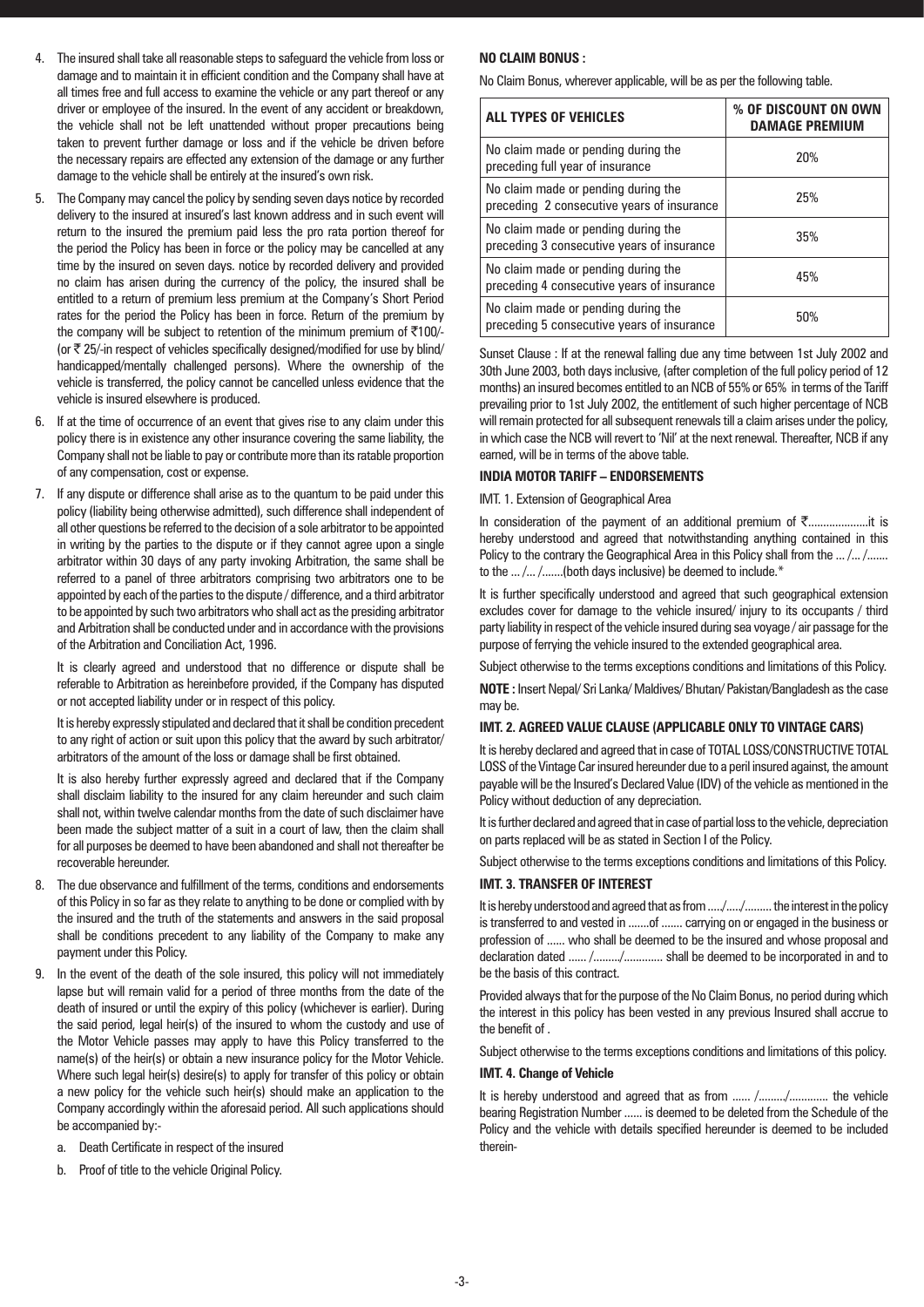| Regd<br>No. | Engine/<br>Chassis<br>No. | Make | Type<br>of Body | C.C. | Year of<br>Manufac-<br>ture | Seating<br>Capacity<br>Including<br><b>Driver</b> | IDV |
|-------------|---------------------------|------|-----------------|------|-----------------------------|---------------------------------------------------|-----|
|             |                           |      |                 |      |                             |                                                   |     |
|             |                           |      |                 |      |                             |                                                   |     |
|             |                           |      |                 |      |                             |                                                   |     |

In consequence of this change, an extra / refund premium of  $\bar{\tau}$ ............ is charged/ allowed to the insured.

Subject otherwise to the terms exceptions conditions and limitations of this Policy.

# **IMT. 5. HIRE PURCHASE AGREEMENT**

It is hereby understood and agreed that ................... (hereinafter referred to as the Owners) are the Owners of the vehicle insured and that the vehicle insured is subject of an Hire Purchase Agreement made between the Owners on the one part and the insured on the other part and it is further understood and agreed that the Owners are interested in any monies which but for this Endorsement would be payable to the insured under this policy in respect of such loss or damage to the vehicle insured as cannot be made good by repair and / or replacement of parts and such monies shall be paid to the Owners as long as they are the Owners of the vehicle insured and their receipt shall be a full and final discharge to the insurer in respect of such loss or damage.

It is further declared and agreed that for the purpose of the Personal Accident Cover for the owner-driver granted under this policy, the insured named in the policy will continue to be deemed as the owner-driver subject to compliance of provisions of the policy relating to this cover.

Save as by this Endorsement expressly agreed nothing herein shall modify or affect the rights and liabilities of the insured or the insurer respectively under or in connection with this Policy.

Subject otherwise to the terms exceptions conditions and limitations of this policy.

# **IMT. 6. LEASE AGREEMENT**

It is hereby understood and agreed that ............... (hereinafter referred to as the Lessors) are the Owners of the vehicle insured and that the vehicle insured is the subject of a Lease Agreement made between the Lessor on the one part and the insured on the other part and it is further understood and agreed that the Lessors are interested in any monies which but for this Endorsement would be payable to the insured under this policy in respect of such loss or damage to the vehicle insured as cannot be made good by repair and / or replacement of parts and such monies shall be paid to the Lessors as long as they are the Owners of the vehicle insured and their receipt shall be a full and final discharge to the insurer in respect of such loss or damage. It is also understood and agreed that notwithstanding any provision in the Leasing Agreement to the contrary, this policy is issued to the insured namely ...... as the principal party and not as agent or trustee and nothing herein contained shall be construed as constituting the insured an agent or trustee for the Lessors or as an assignment (whether legal or equitable) by the insured to the Lessors, of his rights benefits and claims under this policy and further nothing herein shall be construed as creating or vesting any right in the Owner/Lessor to sue the insurer in any capacity whatsoever for any alleged breach of its obligations hereunder.

It is further declared and agreed that for the purpose of the Personal Accident Cover for the owner-driver granted under this policy, the insured named in the policy will continue to be deemed as the owner-driver subject to compliance of provisions of the policy relating to this cover.

Save as by this Endorsement expressly agreed nothing herein shall modify or affect the rights and liabilities of the insured or the insurer respectively under or in connection with this Policy.

Subject otherwise to the terms exceptions conditions and limitations of this policy.

#### **IMT. 7. Vehicles subject to Hypothecation Agreement**

It is hereby declared and agreed that the vehicle insured is pledged to / hypothecated with................... (hereinafter referred to as the Pledgee) and it is further understood and agreed that the Pledgee is interested in any monies which but for this Endorsement would be payable to the insured under this policy in respect of such loss or damage to the vehicle insured as cannot be made good by repair and / or replacement of parts and such monies shall be paid to the Pledgee as long as they are the Pledgee of the vehicle insured and their receipt shall be a full and final discharge to the insurer in respect of such loss or damage.

It is further declared and agreed that for the purpose of the Personal Accident Cover for the owner-driver granted under this policy, the insured named in the policy will continue to be deemed as the owner-driver subject to compliance of provisions of the policy relating to this cover.

Save as by this Endorsement expressly agreed that nothing herein shall modify or affect the rights or liabilities of the Insured or the Insurer respectively under or in connection with this Policy or any term, provision or condition thereof.

# Subject otherwise to the terms exceptions conditions and limitations of this policy. **IMT. 8. DISCOUNT FOR MEMBERSHIP OF RECOGNISED AUTOMOBILE ASSOCIATIONS (PRIVATE CARS AND MOTORISED TWO WHEELERS ONLY)**

It is hereby understood and agreed that in consideration of insured's membership of ......\*\* a discount in premium of ₹ .......................\* is allowed to the insured hereunder from ... /... /.......

It is further understood and agreed that if the insured ceases to be a member of the above mentioned association during the currency of this Policy the insured shall immediately notify the insurer accordingly and refund to the insurer a proportionate amount of the discount allowed on this account for the unexpired period of the cover.

Subject otherwise to the terms exceptions conditions and limitations of the policy

\* For full policy period, the full tariff discount to be inserted. For mid-term membership, prorata proportion of the tariff discount for the unexpired policy period is to be inserted.

\*\* Insert name of the concerned Automobile Association.

# **IMT. 9. DISCOUNT FOR VINTAGE CARS (Applicable to Private Cars only)**

It is hereby understood and agreed that in consideration of the insured car having been certified as a Vintage Car by the Vintage and Classic Car Club of India, a  ${\sf discount\ of\ }$ .......................\* is allowed to the insured from ........ /......... /..........

Subject otherwise to the terms exceptions conditions and limitations of the policy

\*Amount calculated as per tariff provision is to be inserted. For mid-term certification as Vintage Car pro-rata proportion of tariff discount for the unexpired period is to be inserted.

# **IMT. 10. INSTALLATION OF ANTI-THEFT DEVICE (Not applicable to Motor Trade Policies)**

In consideration of certification by .......\* that an Anti-Theft device approved by Automobile Research Association of India (ARAI), Pune has been installed in the vehicle insured herein a premium discount of `...............................\*\* is hereby allowed to the insured.

It is hereby understood and agreed that the insured shall ensure at all times that this Anti-theft device installed in the vehicle insured is maintained in efficient condition till the expiry of this policy.

Subject otherwise to the terms, exceptions, conditions and limitations of the policy

\* The name of the certifying Automobile Association is to be inserted.

\*\* Premium discount calculated as per tariff provision is to be inserted. For midterm certification of installation of Anti Theft device pro-rata proportion of tariff discount for the unexpired period is to be inserted.

#### **IMT. 11. A. VEHICLES LAID UP ( Lay up period declared )**

Notwithstanding anything to the contrary contained herein it is hereby understood and agreed that from ........ /......... /........... to ........ /......... /........... the vehicle insured is laid up in garage and not in use and during this period all liability of the insurer under this policy in respect of the vehicle insured is suspended SAVE ONLY IN RESPECT OF LOSS OR DAMAGE TO THE SAID VEHICLE CAUSED BY FIRE EXPLOSION SELF-IGNITION OR LIGHTNING OR BURGLARY, HOUSEBREAKING, THEFT OR RIOT STRIKE MALICIOUS DAMAGE TERRORISM OR STORM TEMPEST FLOOD INUNDATION OR EARTHQUAKE PERILS, in consideration whereof

- 1.  $#$  The insurer will deduct from the next renewal premium the sum of `..........................\* and the No Claim Bonus (if any) shall be calculated on the next renewal premium after deduction of such sum.
- 2. # The period of insurance by this policy is extended to ........ /......... /........... in view of the payment of an additional premium of `...............................\*\*

Subject otherwise to the terms exceptions conditions and limitations of this policy.

NB.1.  $#$  To delete (a) or (b) as per option exercised by the insured.

NB.2. \*The proportionate full policy premium for the period of lay up less the proportionate premium for the Fire and /or Theft risks for the lay up periods is to be inserted.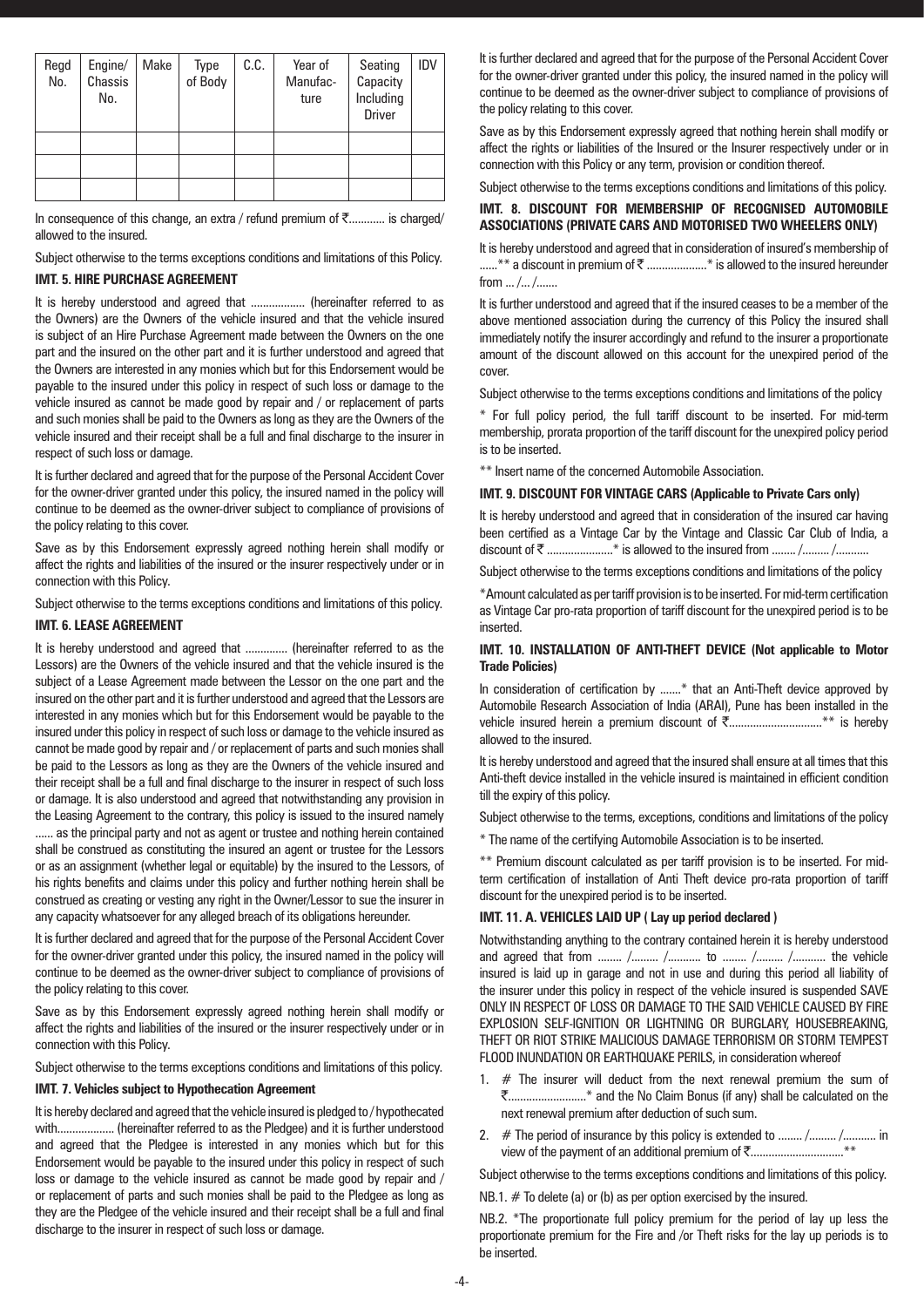NB.3<sup>\*\*</sup> The proportionate premium required for Fire and / or Theft cover for the vehicle for the laid up period is to be inserted.

NB.4. In case of Liability Only Policies the words in CAPITALS should be deleted.

NB.5. In case of policies covering Liability Only and

- 1. Fire risks, the words 'BURGLARY HOUSEBREAKING OR THEFT' are to be deleted;
- 2. Theft risks, the words 'FIRE EXPLOSION SELF IGNITION OR LIGHTNING' are to be deleted.
- 3. Fire and Theft risks no part of the words in capitals are to be deleted.

#### **IMT. 11. B. VEHICLES LAID UP ( Lay up period not declared )**

Notwithstanding anything to the contrary contained herein it is hereby understood and agreed that as from ........ /......... /.......... the vehicle no. ........... insured hereunder is laid up in garage and not in use and liability of the insurer under this policy in respect of the said vehicle is suspended SAVE ONLY IN RESPECT OF LOSS OR DAMAGE TO THE SAID VEHICLE CAUSED BY FIRE EXPLOSION SELF-IGNITION OR LIGHTNING OR BURGLARY, HOUSEBREAKING, THEFT OR RIOT STRIKE MALICIOUS DAMAGE TERRORISM OR STORM TEMPEST FLOOD INUNDATION OR EARTHQUAKE PERILS.

Subject otherwise to the terms exceptions conditions and limitations of this Policy.

NB.1. In case of Liability Only Policies the words in CAPITALS should be deleted.

NB.2. In case of policies covering Liability Only and

- 1. Fire risks, the words 'BURGLARY HOUSEBREAKING OR THEFT' are to be deleted;
- 2. Theft risks, the words 'FIRE EXPLOSION SELF IGNITION OR LIGHTNING' are to be deleted.
- 3. Fire and Theft risks no part of the words in capitals are to be deleted.

# **IMT. 11. C. TERMINATION OF THE UNDECLARED PERIOD OF VEHICLE LAID UP**

It is hereby understood and agreed that the insurance by this Policy in respect of vehicle no. ..... insured hereunder is reinstated in full from ........ /......... /.......... and the Endorsement IMT 11(B) attaching to this policy shall be deemed to be cancelled. It is further agreed that in consideration of the period during which the vehicle no. ......... has been out of use

- 1.  $#$  The insurer will deduct from the next renewal premium the sum of `.........................\* and the No Claim Bonus (if any) shall be calculated on the next renewal premium after deduction of such sum.
- 2. # The period of insurance by this policy is extended to .../.../....... in view of the payment of an additional premium of  $\bar{\mathfrak{F}}$ ...................................\*\*

Subject otherwise to the terms exceptions conditions and limitations of this policy.

NB.1. # To delete (a) or (b) as per option exercised by the insured.

NB.2. \* The proportionate full policy premium for the period of lay up less the proportionate premium for the Fire and /or Theft risks for the lay up periods is to be inserted.

NB.3 \*\* The proportionate premium required for Fire and / or Theft cover for the vehicle for the laid-up period is to be inserted .

#### **IMT. 12. DISCOUNT FOR SPECIALLY DESIGNED/MODIFIED VEHICLES FOR THE BLIND, HANDICAPPED AND MENTALLY CHALLENGED PERSONS.**

Notwithstanding anything to the contrary contained in the policy it is hereby understood and agreed that the vehicle insured being specially designed /modified for use of blind, handicapped and mentally challenged persons and suitable endorsement to this effect having been incorporated in the Registration Book by the Registering Authority, a discount of 50% on the Own Damage premium for the vehicle insured is hereby allowed to the insured.

Subject otherwise to the terms exceptions conditions and limitations of the policy.

# **IMT. 13. USE OF VEHICLE WITHIN INSURED'S OWN PREMISES (Applicable to all classes except as otherwise provided in the tariff)**

It is hereby understood and agreed that the insurer shall not be liable in respect of the vehicle insured while the vehicle is being used elsewhere than in the insured's premises except where the vehicle is specifically required for a mission to fight a fire.

For the purposes of this endorsement 'Use confined to own premises' shall mean use only on insured's premises to which public have no general right of access.

# **IMT. 14. USE OF VEHICLE CONFINED TO SITES (Applicable to Goods Carrying Vehicles)**

It is hereby understood and agreed that the insurer shall not be liable in respect of the vehicle insured while it is being used elsewhere than on site to which the public have no general right of access and the vehicle is not required to be registered under the Motor Vehicles Act, 1988.

# **IMT. 15. PERSONAL ACCIDENT COVER TO THE INSURED OR ANY NAMED PERSON OTHER THAN PAID DRIVER OR CLEANER (Applicable to private cars including three wheelers rated as private cars and motorized two wheelers with or without side car [not for hire or reward)**

In consideration of the payment of an additional premium it is hereby agreed and understood that the Company undertakes to pay compensation on the scale provided below for bodily injury as hereinafter defined sustained by the insured person in direct connection with the vehicle insured or whilst mounting and dismounting from or traveling in vehicle insured and caused by violent accidental external and visible means which independently of any other cause shall within six calendar months of the occurrence of such injury result in:-

| <b>Nature of injury</b>                                                          | Scale of<br>compensation |
|----------------------------------------------------------------------------------|--------------------------|
| Death                                                                            | 100%                     |
| (ii) Loss of two limbs or sight of two eyes or one limb<br>and sight of one eye. | 100%                     |
| (iii) Loss of one limb or sight of one eye                                       | 50%                      |
| (iv) Permanent total disablement from injuries other<br>than named above.        | 1በበ%                     |

#### Provided always that

- (1) Compensation shall be payable under only one of the items (i) to (iv) above in respect of any such person arising out of any one occurrence and total liability of the insurer shall not in the aggregate exceed the sum of `.............................. .\* during any one period of insurance in respect of any such person.
- (2) No compensation shall be payable in respect of death or injury directly or indirectly wholly or in part arising or resulting from or traceable to (a) intentional self injury suicide or attempted suicide physical defect or infirmity or (b) an accident happening whilst such person is under the influence of intoxicating liquor or drugs.
- (3) Such compensation shall be payable only with the approval of the insured named in the policy and directly to the injured person or his/her legal representative(s) whose receipt shall be a full discharge in respect of the injury of such person.

Subject otherwise to the terms exceptions conditions and limitations of this policy.

\* The Capital Sum Insured (CSI) per passenger is to be inserted.

# **IMT. 16. PERSONAL ACCIDENT TO UNNAMED PASSENGERS OTHER THAN INSURED AND THE PAID DRIVER AND CLEANER {For vehicles rated as Private cars and Motorised two wheelers (not for hire or reward) with or without side car}**

In consideration of the payment of an additional premium it is hereby understood and agreed that the insurer undertakes to pay compensation on the scale provided below for bodily injuries hereinafter defined sustained by any passenger other than the insured and/or the paid driver attendant or cleaner and/or a person in the employ of the insured coming within the scope of the Workmen's Compensation Act, 1923 and subsequent amendments of the said Act and engaged in and upon the service of the insured at the time such injury is sustained whilst mounting into, dismounting from or traveling in the insured motor car and caused by violent, accidental, external and visible means which independently of any other cause shall within three calendar months of the occurrence of such injury result in :

| <b>Nature of injury</b>                                                          | <b>Scale of</b><br>compensation |
|----------------------------------------------------------------------------------|---------------------------------|
| Death                                                                            | 100%                            |
| (ii) Loss of two limbs or sight of two eyes or one limb<br>and sight of one eye. | 100%                            |
| (iii) Loss of one limb or sight of one eye                                       | 50%                             |
| (iv) Permanent total disablement from injuries other<br>than named above.        | 100%                            |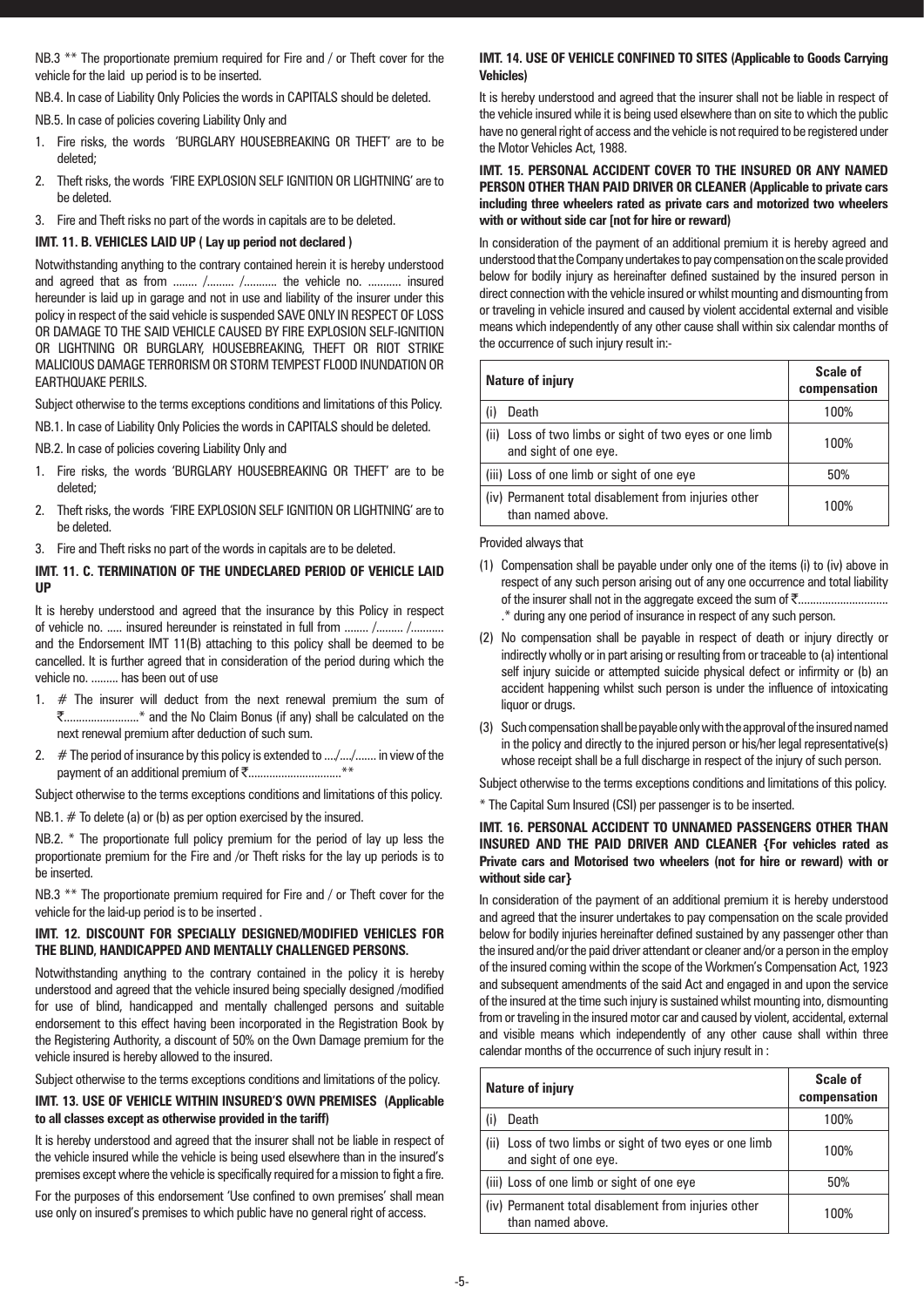# Provided always that: -

- (1) Compensation shall be payable under only one of the items (i) to (iv) above in respect of any such person arising out of any one occurrence and total liability of the insurer shall not in the aggregate exceed the sum of `.............................. \* during any one period of insurance in respect of any such person.
- (2) No compensation shall be payable in respect of death or injury directly or indirectly wholly or in part arising or resulting from or traceable to (a) intentional self injury suicide or attempted suicide physical defect or infirmity or (b) an accident happening whilst such person is under the influence of intoxicating liquor or drugs.
- (3) Such compensation shall be payable only with the approval of the insured named in the policy and directly to the injured person or his/her legal representative(s) whose receipt shall be a full discharge in respect of the injury of such person.
- (4) Not more than....\*\* persons/passengers are in the vehicle insured at the time of occurrence of such injury.

Subject otherwise to the terms exceptions conditions and limitations of this policy.

\* The Capital Sum Insured (CSI) per passenger is to be inserted.

\*\* The registered sitting capacity of the vehicle insured is to be inserted.

# **IMT. 17. PERSONAL ACCIDENT COVER TO PAID DRIVERS, CLEANERS AND CONDUCTORS: (Applicable to all classes of vehicles)**

In consideration of the payment of an additional premium, it is hereby understood and agreed that the insurer undertakes to pay compensation on the scale provided below for bodily injury as hereinafter defined sustained by the paid driver/cleaner/ conductor in the employ of the insured in direct connection with the vehicle insured whilst mounting into dismounting from or traveling in the insured vehicle and caused by violent accidental external and visible means which independently of any other cause shall within six calendar months of the occurrence of such injury result in :

| <b>Nature of injury</b>                                                          | <b>Scale of</b><br>compensation |
|----------------------------------------------------------------------------------|---------------------------------|
| Death<br>(i)                                                                     | 100%                            |
| (ii) Loss of two limbs or sight of two eyes or one limb<br>and sight of one eye. | 100%                            |
| (iii) Loss of one limb or sight of one eye                                       | 50%                             |
| (iv) Permanent total disablement from injuries other<br>than named above.        | 100%                            |

Provided always that

- 1. Compensation shall be payable under only one of the items (i) to (iv) above in respect of any such person arising out of any one occurrence and total liability of the insurer shall not in the aggregate exceed the sum of `.............................. \* during any one period of insurance in respect of any such person.
- 2. No compensation shall be payable in respect of death or injury directly or indirectly wholly or in part arising or resulting from or traceable to (a) intentional self injury suicide or attempted suicide physical defect or infirmity or (b) an accident happening whilst such person is under the influence of intoxicating liquor or drugs.
- 3. Such compensation shall be payable only with the approval of the insured named in the policy and directly to the injured person or his/her legal representative(s) whose receipt shall be a full discharge in respect of the injury of such person.

Subject otherwise to the terms exceptions conditions and limitations of this policy.

\* The Capital Sum Insured (CSI) per person is to be inserted.

# **IMT. 18. PERSONAL ACCIDENT TO UNNAMED HIRER AND UNNAMED PILLION PASSENGERS (Applicable to Motorised Two wheelers with or without side Car)**

In consideration of the payment of an additional premium it is hereby understood and agreed that the insurer undertakes to pay compensation to any unnamed hirer/ driver/any unnamed pillion/ sidecar passenger\* on the scale provided below for bodily injury caused by violent, accidental, external and visible means whilst mounting into/onto and/or dismounting from or traveling in/on the vehicle insured which independently of any other cause shall within three calendar months of the occurrence of such injury results in :

| <b>Nature of injury</b>                                                          | Scale of<br>compensation |
|----------------------------------------------------------------------------------|--------------------------|
| Death                                                                            | 100%                     |
| (ii) Loss of two limbs or sight of two eyes or one limb<br>and sight of one eye. | 100%                     |
| (iii) Loss of one limb or sight of one eye                                       | 50%                      |
| (iv) Permanent total disablement from injuries other<br>than named above.        | 100%                     |

Provided always that:

- (1) Compensation shall be payable under only one of the items (i) to (iv) above in respect of any such person arising out of any one occurrence and total liability of the insurer shall not in the aggregate exceed the sum of  $\bar{\zeta}$ ..................\*\* during any one period of insurance in respect of any such person.
- (2) No compensation shall be payable in respect of death or injury directly or indirectly wholly or in part arising or resulting from or traceable to (a) intentional self injury suicide or attempted suicide physical defect or infirmity or (b) an accident happening whilst such person is under the influence of intoxicating liquor or drugs.
- (3) Such compensation shall be payable only with the approval of the insured named in the policy and directly to the injured person or his/her legal representative(s) whose receipt shall be a full discharge in respect of the injury of such person.
- (4) Not more than .... persons/ passengers are in the vehicle insured at the time of occurrence of such injury.

Subject otherwise to the terms exceptions conditions and limitations of this policy.

- \* Delete if P.A. cover for unnamed pillion /side car passenger is not taken.
- \*\* The Capital Sum Insured (CSI) per passenger is to be inserted.

# **IMT. 19. COVER FOR VEHICLES IMPORTED WITHOUT CUSTOMS DUTY**

Notwithstanding anything to the contrary contained in this policy it is hereby understood and agreed that in the event of loss or damage to the vehicle insured and/or its accessories necessitating the supply of a part not obtainable from stocks held in the country in which the vehicle insured is held for repair or in the event of the insurer exercising the option under ...., \* to pay in cash the amount of the loss or damage the liability of the insurer in respect of any such part shall be limited to :-

- 1. a. The price quoted in the latest catalogue or the price list issued by the Manufacturer or his Agent for the country in which the vehicle insured is held for repair less depreciation applicable; OR
	- b. If no such catalogue or price list exists the price list obtaining at the Manufacturer's Works plus the reasonable cost of transport otherwise than by air to the country in which the vehicle insured is held for repair and the amount of the relative import duty less depreciation applicable under the Policy; and
- 2. The reasonable cost of fitting such parts.

Subject otherwise to the terms conditions limitations and exceptions of this Policy.

\* Insert 'Condition 3' in the case of the Private Car and Motorsied Two Wheeler Policies and 'Condition 4' in the case of Commercial Vehicles Policy.

# **IMT. 20. REDUCTION IN THE LIMIT OF LIABILITY FOR PROPERTY DAMAGE**

It is hereby understood and agreed that notwithstanding anything to the contrary contained in the policy the insurers liability is limited to  $\bar{\tau}$  6000/-(Rupees six thousand only) for damage to property other than the property belonging to the insured or held in trust or in custody or control of the insured. In consideration of this reduction in the limit of liability a reduction in premium of  $\bar{\zeta}$ ..........\* is hereby made to the insured.

Subject otherwise to the terms conditions limitations and exceptions of the policy.

\*To insert  $\bar{\tau}$  50 for Two wheelers,  $\bar{\tau}$  100 for private cars  $\bar{\tau}$  150 for Commercial Vehicles . three wheelers and taxis or  $\bar{\tau}$  200 for Commercial Vehicles (excluding three wheelers and taxis).

# **IMT. 21. SPECIAL EXCLUSIONS AND COMPULSORY DEDUCTIBLE**

(Applicable to all Commercial Vehicles excluding taxis and motorized two wheelers carrying passengers for hire or reward.)

Notwithstanding anything to the contrary contained herein it is hereby understood and agreed that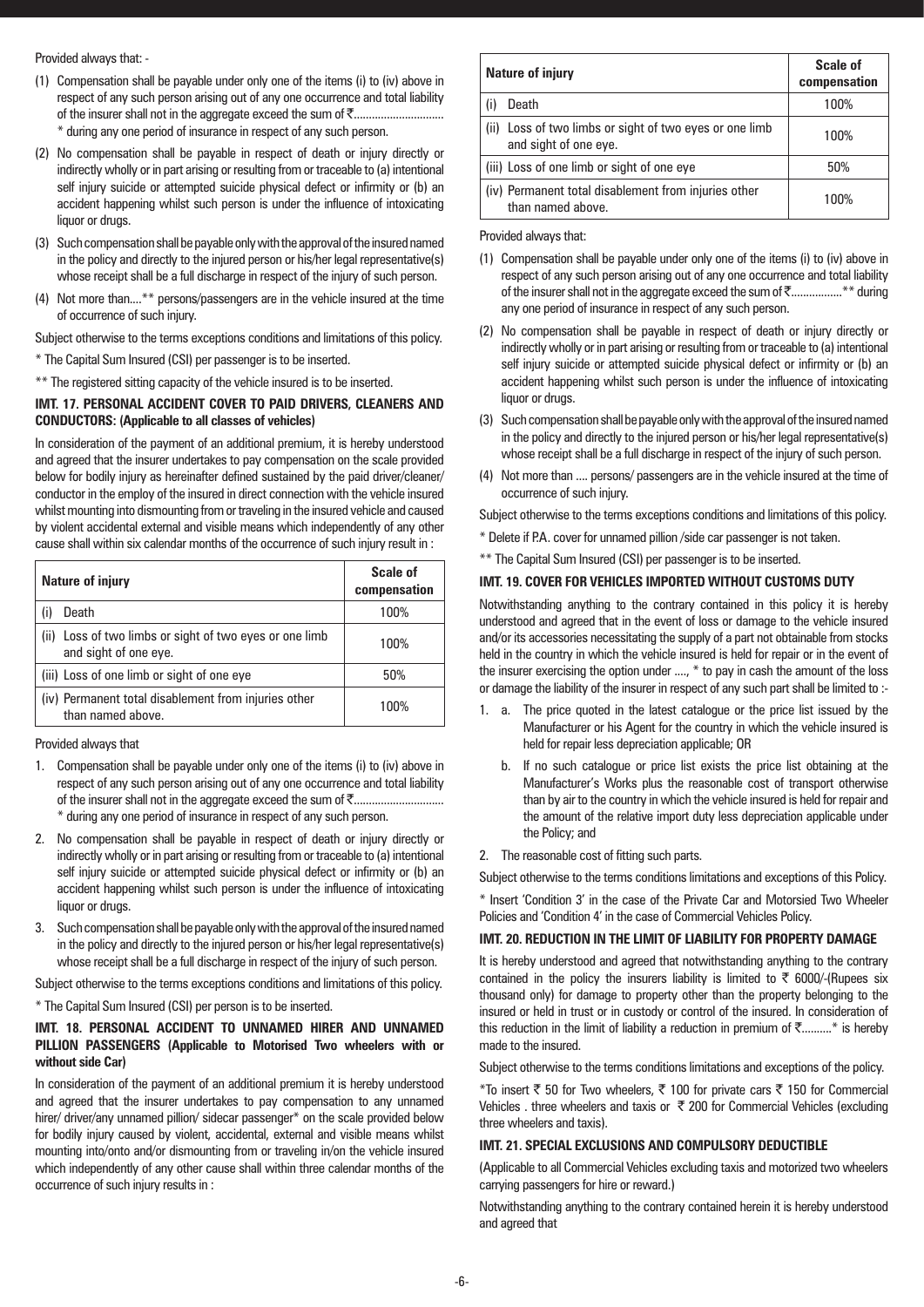# **1. Special Exclusions**

Except in the case of Total Loss of the vehicle insured, the insurer shall not be liable under Section I of the policy for loss of or damage to lamps tyres tubes mudguards bonnet side parts bumpers and paint work.

# **2. Compulsory Deductible**

In addition to any amount which the insured may be required to bear under para (a) above the insured shall also bear under section I of the policy in respect of each and every event (including event giving rise to total loss/constructive total loss) the first ₹...............................\* of any expenditure(or any less expenditure which may be incurred) for which provision is made under this policy and/or of any expenditure by the insurer in the exercise of its discretion under Condition No.4 of this policy.

If the expenditure incurred by the insurer shall include any amount for which the insured is responsible hereunder such amount shall be repaid by the insured to the insurer forthwith.

For the purpose of this Endorsement the expression event shall mean an event or series of events arising out of one cause in connection with the vehicle insured in respect of which indemnity is provided under this policy.

Subject otherwise to the terms conditions limitations and exceptions of this Policy.

\* to insert amount as appropriate to the class of vehicle insured as per GR.40 of the tariff.

#### **IMT. 22. COMPULSORY DEDUCTIBLE**

(Applicable to Private Cars, three wheelers rated as private cars, all motorized two wheelers, taxis, private car type vehicle plying for public/private hire, private type taxi let out on private hire)

Notwithstanding anything to the contrary contained in the policy it is hereby understood and agreed that the insured shall bear under Section 1 of the policy in respect of each and every event (including event giving rise to a total loss/ constructive total loss) the first  $\bar{\tau}$ ..................................\* (or any less expenditure which may be incurred) of any expenditure for which provision has been made under this policy and/or of any expenditure by the insurer in the exercise of his discretion under Condition no ...........\*\* of this policy.

If the expenditure incurred by the insurer shall include any amount for which the insured is responsible hereunder such amount shall be repaid by the insured to the insurer forthwith.

For the purpose of this Endorsement the expression .event. shall mean an event or series of events arising out of one cause in connection with the vehicle insured in respect of which indemnity is provided under this policy.

Subject otherwise to the terms conditions limitations and exceptions of this Policy.

\*1. To insert amount as appropriate to the class of vehicle insured as per GR.40 of the tariff.

2. In respect of a vehicle rated under the Tariff for Private Car and in respect of a motorised two wheeler not carrying passengers for hire or reward, if any deductible in addition to the compulsory deductible provided in this endorsement is voluntarily borne by the insured, the sum representing the aggregate of the compulsory and the voluntary deductibles is to be inserted.

\*\* To insert Condition no 3 in respect of a vehicle rated under Tariff for Private Car / Two wheelers or Condition no 4 in respect of a vehicle rated under the Tariff for Commercial Vehicles.

# **IMT. 22. A. VOLUNTARY DEDUCTIBLE**

(For private cars/motorized two wheelers other than for hire or reward)

It is by declared and agreed that the insured having opted a voluntary deductible of ₹.........................<sup>\*</sup>

a reduction in premium of ₹.............................\*\* under Section 1 of the policy is hereby allowed.

In consideration of the above, it is hereby understood and agreed that the insured shall bear under Section 1 Of the policy in respect of each and every event (including event giving rise to a total loss/constructive total loss ) the first `.............................

\*\*\* (or any less expenditure which may be incurred) of any expenditure for which provision has been made under this policy and/or of any expenditure by the insurer in the exercise of his discretion under Condition no ..# of this policy.

If the expenditure incurred by the insurer shall include any amount for which the insured is responsible hereunder such amount shall be repaid by the insured to the insurer forthwith.

For the purpose of this Endorsement the expression event shall mean an event or

series of events arising out of one cause in connection with the vehicle insured in respect of which indemnity is provided under this policy.

Subject otherwise to the terms conditions limitations and exceptions of this Policy.

\* To insert voluntary deductible amount opted by the insured under tariff for Private car / tariff for motorised two wheeler.

\*\* To insert appropriate amount relating to the voluntary deductible opted as per the provision of tariff for Private car / tariff for motorised two wheelers.

\*\*\* To insert aggregate amount of voluntary deductible opted and the compulsory deductible applicable to the vehicle insured as in G.R. 40.

 $#$  To insert policy condition No. 3 of the tariff for private car / tariff for motorised two wheelers.

# **IMT. 23. COVER FOR LAMPS TYRES / TUBES MUDGUARDS BONNET /SIDE PARTS BUMPERS HEADLIGHTS AND PAINTWORK OF DAMAGED PORTION ONLY. (For all Commercial Vehicles)**

In consideration of payment of an additional premium of `..........................\*, notwithstanding anything to the contrary contained in the policy it is hereby understood and agreed that subject to conditions (a) (b) and (c) hereunder loss of or damage (excluding theft under any circumstances) to lamps tyres/tubes mudguards bonnet/side parts bumpers headlights and paintwork of damaged portion only is covered provided the vehicle is also damaged at the same time. Subject to:

- 1. Depreciation as per schedule provided in Section 1 of the policy. It is further understood and agreed that in respect of paint work for the damaged portion only (as referred to above) shall also be as per schedule provided in Section 1 of the policy.
- 2. In addition to any amount which the insured may be required to bear under para (a) above, the insured shall also bear 50% of the assessed loss in respect of each and every claim under this Endorsement.
- It is also understood that no deductible other than those mentioned in (a) and (b) above shall be applicable in respect of a claim which become payable under this Endorsement.

Subject otherwise to the terms conditions limitations and exceptions of this Policy.

\* To insert the sum arrived at as per the provisions of G.R.40. NB.3. of the Tariff.

# **IMT. 24. ELECTRICAL / ELECTRONIC FITTINGS**

(Items fitted in the vehicle but not included in the manufacturer's listed selling price of the vehicle. Package Policy only)

In consideration of the payment of additional premium of  $\bar{\tau}$ ...................... notwithstanding anything to the contrary contained in the policy it is hereby understood and agreed that the insurer will indemnify the insured against loss of or damage to such electrical and/ or electronic fitting(s) as specified in the schedule whilst it/these is/are fitted in or on the vehicle insured where such loss or damage is occasioned by any of the perils mentioned in Section.1 of the policy.

The insurer shall, however, not be liable for loss of or damage to such fitting(s) caused by/as a result of mechanical or electrical breakdown.

Provided always that the liability of the insurer hereunder shall not exceed the Insured's Declared Value (IDV) of the item. Subject otherwise to the terms conditions limitations and exceptions of this Policy.

# **IMT. 25. CNG/LPG KIT IN BI-FUEL SYSTEM (Own Damage cover for the kit)**

In consideration of the payment of premium of ₹................................\* notwithstanding anything to the contrary contained in the policy it is hereby understood and agreed that the insurer will indemnify the insured in terms conditions limitations and exceptions of Section1 of the policy against loss and/or damage to the CNG/LPG kit fitted in the vehicle insured arising from an accidental loss or damage to the vehicle insured, subject to the limit of the Insured's Declared Value of the CNG/LPG kit specified in the Schedule of the policy.

Subject otherwise to the terms conditions limitations and exceptions of this Policy.

\* To insert sum arrived at in terms of G.R.42.

# **IMT. 26. FIRE AND/OR THEFT RISKS ONLY (Not applicable for Miscellaneous and Special Types of vehicles ratable under Class -D and Motor Trade Policies under Classes-E, F and G of the Commercial Vehicles Tariff )**

Notwithstanding anything to the contrary contained in the policy it is hereby understood and agreed that Section II of the Policy is deemed to be cancelled and under Section I thereof the insurer shall only be liable to indemnify the insured against loss or damage by fire explosion self ignition lightning and/or burglary housebreaking theft and riot strike malicious damage terrorism storm tempest flood inundation and earthquake perils whilst the vehicle is laid up in garage and not in use.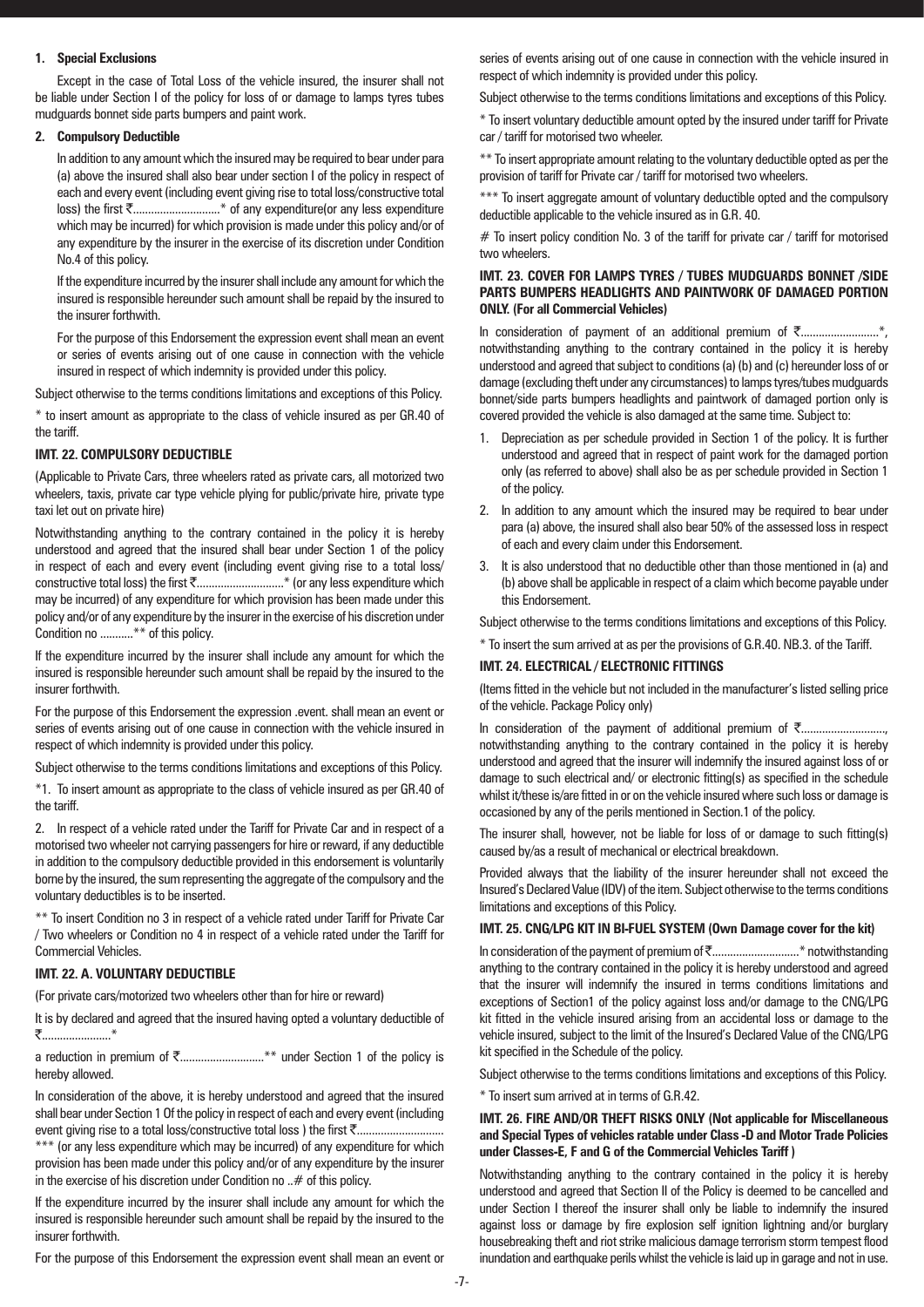Subject otherwise to the terms conditions limitations and exceptions of this Policy.

NB. a. In case of Fire Risk only, the words 'burglary housebreaking theft' are to be deleted.

NB. b. In case of Theft Risk only, the words 'fire explosion self ignition lightning riot strike malicious damage terrorism storm tempest flood inundation and earthquake perils' are to be deleted.

# **IMT. 27. LIABILITY AND FIRE AND/OR THEFT (Not applicable for Miscellaneous and Special Types of vehicles rateable under Class of the Tariff for Commercial Vehicles)**

Notwithstanding anything to the contrary contained in the policy it is hereby understood and agreed that Section I of the Policy the insurer shall not be liable there under except in respect of loss or damage by fire explosion self ignition lightning and/or burglary housebreaking theft and riot strike malicious damage terrorism storm tempest flood inundation and earthquake perils.

Subject otherwise to the terms conditions limitations and exceptions of the Policy.

NB. a. In case of Liability and Fire Risks only, the words 'burglary housebreaking theft' are to be deleted.

NB. b. In case of Liability and Theft Risks only, the words 'fire explosion self ignition lightning riot strike malicious damage terrorism storm tempest flood inundation and earthquake perils' are to be deleted.

# **IMT. 28. LEGAL LIABILITY TO PAID DRIVER AND/OR CONDUCTOR AND/OR CLEANER EMPLOYED IN CONNECTION WITH THE OPERATION OF INSURED VEHICLE (For all Classes of vehicles)**

In consideration of an additional premium of  $\bar{\tau}$  50/-notwithstanding anything to the contrary contained in the policy it is hereby understood and agreed that the insurer shall indemnify the insured against the insured's legal liability under the Workmen's Compensation Act, 1923 , the Fatal Accidents Act, 1855 or at Common Law and subsequent amendments of these Acts prior to the date of this Endorsement in respect of personal injury to any paid driver and/or conductor and/or cleaner whilst engaged in the service of the insured in such occupation in connection with the vehicle insured herein and will in addition be responsible for all costs and expenses incurred with its written consent.

#### Provided always that

- 1. This Endorsement does not indemnify the insured in respect of any liability in cases where the insured holds or subsequently effects with any insurer or group of insurers a Policy of Insurance in respect of liability as herein defined for insured's general employees;
- 2. The insured shall take reasonable precautions to prevent accidents and shall comply with all statutory obligations;
- \*3. the insured shall keep record of the name of each paid driver conductor cleaner or persons employed in loading and/or unloading and the amount of wages and salaries and other earnings paid to such employees and shall at all times allow the insurer to inspect such records on demand.
- 4. in the event of the Policy being cancelled at the request of the insured no refund of the premium paid in respect of this Endorsement will be allowed.

Subject otherwise to the terms conditions limitations and exceptions of the Policy except so far as necessary to meet the requirements of the Motor Vehicles Act, 1988.

\*In case of Private cars/ motorised two wheelers (not used for hire or reward) delete this para.

#### **IMT. 29. LEGAL LIABILITY TO EMPLOYEES OF THE INSURED OTHER THAN PAID DRIVER AND/OR CONDUCTOR AND/ OR CLEANER WHO MAY BE TRAVELLING OR DRIVING IN THE EMPLOYER'S CAR {Private Cars only/ Motorised two wheelers (not for hire or reward)}**

In consideration of the payment of an additional premium  $\omega \bar{\tau}$  25/-per employee insured notwithstanding anything to the contrary contained in the policy it is hereby understood and agreed that the insurer will indemnify the insured against the insured's liability at Common Law and Statutory Liability under the Fatal Accidents Act, 1855 for compensation (including legal costs of any claimant) for death of or bodily injury to any employee (other than paid drivers) of the within named insured being carried in or upon or entering in or getting on to or alighting from or driving the vehicle insured.

Provided that in the event of an accident whilst the vehicle insured is carrying more than .....\* employees of the insured (including the driver) the insured shall repay to the insurer a rateable proportion of the total amount payable by the insurer by the reason of this endorsement in respect of accident in connection with such vehicle insured.

Subject otherwise to the terms, conditions limitations and exceptions of this Policy.

# NB. \* To insert the number of employees for which the premium has been paid.

# **IMT. 30. TRAILERS. (Applicable to Private Cars Only)**

In consideration of the payment of an additional premium it is hereby understood and agreed that the indemnity granted by this policy shall extend to apply to the Trailer (Registration No..............). Provided always that

- \*1. the IDV of such Trailer shall be deemed not to exceed ......\* \*
- 2. the term 'Trailer' shall not include its contents or anything contained thereon.
- such indemnity shall not apply in respect of death or bodily injury to any person being conveyed by the said Trailer otherwise than by reason of or in pursuance of a contract of employment.

Subject otherwise to the terms, conditions limitations and exceptions of this Policy.

\* Delete in the case of Liability to the public Risks only policies.

\*\* Insert value of trailer as declared at inception of insurance or any renewal thereof.

# **IMT. 31. RELIABILITY TRIALS AND RALLIES [Private Cars and Motorised Two Wheelers]**

In consideration of the payment of an additional premium it is hereby understood and agreed that the indemnity granted by this Policy is extended to apply whilst the vehicle insured is engaged in .......... .......\*. to be held at ....\*\*... on or about the date of ......../........./............ under the auspices of ....... ..............#

#### Provided that :-

- 1. No indemnity shall be granted by this Endorsement to ......... #
- This Policy does not cover use for organised racing, pace making or speed testing.
- 3. During the course of the .......\* the Insurer shall not be liable in respect of death of or bodily injury to any person being carried in or upon or entering or getting on to or alighting from the vehicle insured at the time of the occurrence of the event out of which any claim arises.

 $# #$  It is further understood and agreed that while the vehicle insured is engaged in ...........\* the insured shall bear the first `..............................@ (or any less amount for which the claim may be assessed ) of each and every claim under Section I of this Policy.

Provided that if the insurer shall make any payment in exercise of its discretion under Condition No. 3 of the policy in settlement of any claim and such payment includes the amount for which the insured is responsible by reason of this Endorsement the insured shall repay to the insurer forthwith the amount for which the insured is so responsible.

For the purpose of this Endorsement the expression claim shall mean a claim or series of claims arising out of one event.

Subject otherwise to the terms conditions limitations and exceptions of this Policy.

\* To insert the name of the event  $@$  To insert  $\bar{\mathfrak{c}}$  5000/-for Private cars or  $\bar{\mathfrak{c}}$  2500/-for motorised two wheelers. For the duration of the event the deductible under Section 1 of the policy for the purpose of IMT 22 will be the amount stated in IMT 22 or the amount stated herein, whichever is higher.

- \*\* To insert the venue of the event.
- $#$  To insert the name of the promoters of the event.
- $# #$  To delete this entire paragraph in case of Liability Only policies.

# **IMT. 32. ACCIDENTS TO SOLDIERS /SAILORS/ AIRMEN EMPOYED AS DRIVERS**

In consideration of the payment of an additional premium of  $\bar{\tau}$  100/-\* it is hereby understood and agreed that in the event of any Soldier/Sailor/Airman employed by the insured to drive the vehicle insured being injured or killed whilst so employed, this policy will extend to relieve the insured of his liability to indemnify Ministry of Defence under the respective Regulations.

Subject otherwise to the terms, conditions limitations and exceptions of this Policy.

\* This additional premium is flat and irrespective of period of insurance not exceeding 12 months. Any extension of the policy period beyond 12 months will call for payment of further additional premium under this endorsement .

# **IMT. 33. LOSS OF ACCESSORIES (Applicable to Motorised Two Wheeler Policies only)**

In consideration of the payment of an additional premium of ₹................................. it is hereby understood and agreed that as from ....../...../...... notwithstanding anything to the contrary contained in Section I but subject otherwise to the terms exceptions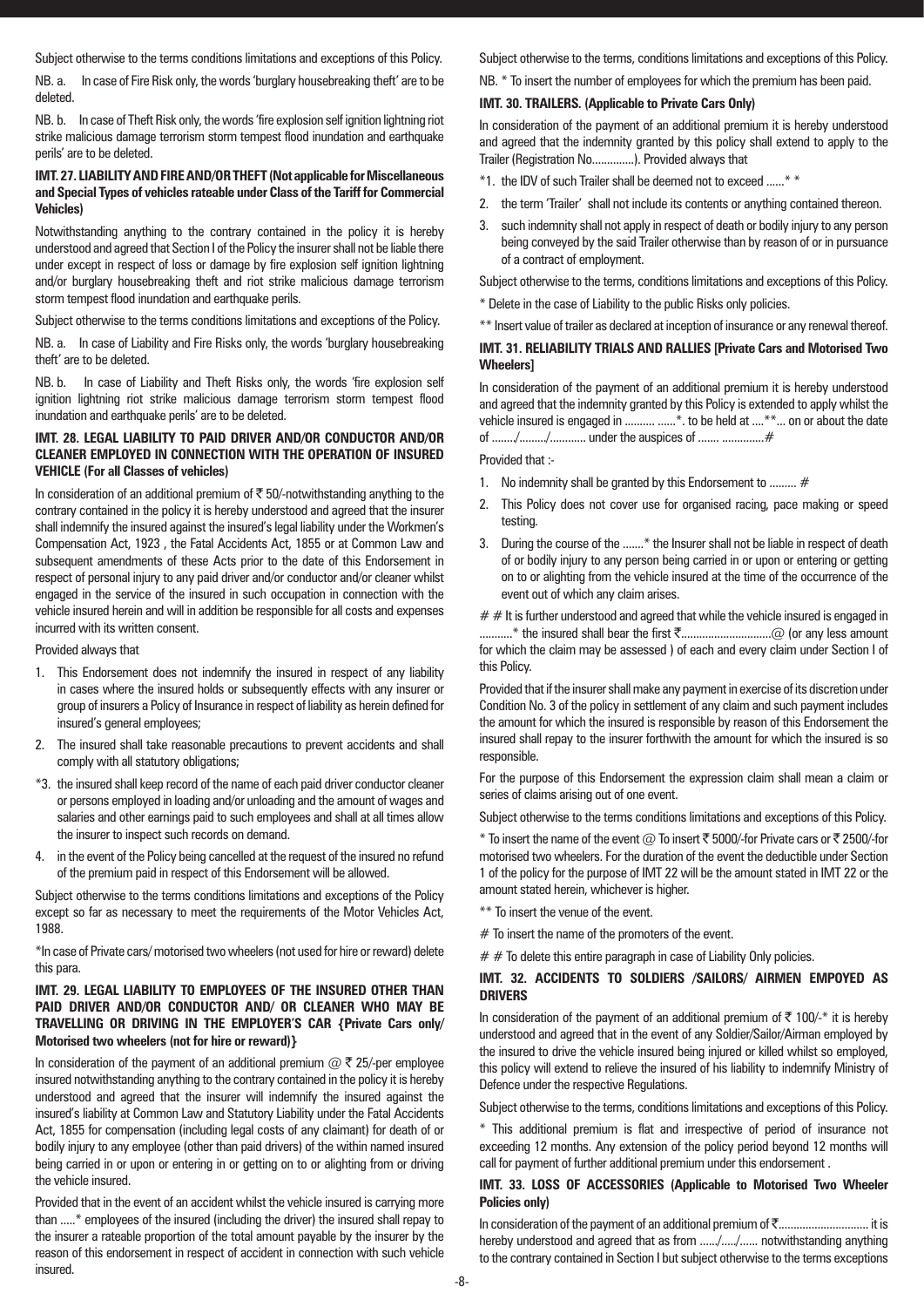conditions and limitations of this Policy the insurer will indemnify the insured in respect of loss of or damage to accessories the property of the insured, specifically declared by the insured caused by burglary, housebreaking or theft.

Subject otherwise to the terms conditions limitations and exceptions of this policy.

# **IMT. 34. USE OF COMMERCIAL TYPE VEHICLES FOR BOTH COMMERCIAL AND PRIVATE PURPOSES (Applicable to Commercial Vehicle Policies only)**

In consideration of the payment of an additional premium of  $\bar{\tau}$ .............. and notwithstanding anything to the contrary contained herein it is hereby understood and agreed that

- i. The insurer will indemnify the insured against his legal liability under Common Law and Statutory Liability under the Fatal Accidents Act, 1855 in respect of death of or bodily injury to any person not being an employee of the insured nor carried for hire or reward, whilst being carried in or upon or entering or mounting or alighting from any motor vehicle described in the Schedule to this Policy.
- ii. This Policy shall be operative whilst any vehicle described in the Schedule hereto is being used by the insured or by any other person with the permission of the Insured for social, domestic, or pleasure purposes.

Whilst any such vehicle is being so used the insurer will in terms and subject to the limitations of and for the purposes of Section II of this policy treat as though he were the Insured person using such vehicle provided that such person

- 1. is not entitled to indemnity under any other Policy.
- 2. shall as though he were the insured observe, fulfill and be subject to the terms, provisions, conditions and endorsements of this Policy in so far as they apply.
- 3. has not been refused any Motor Vehicle Insurance or continuance thereof by any insurer.

Subject otherwise to the terms, conditions limitations and exceptions of this Policy. **NOTE :** In case of Liability only Policies delete (1) above

# **IMT. 35. HIRED VEHICLES-DRIVEN BY HIRER\* (Applicable to four wheeled vehicles with carrying capacity not exceeding 6 passengers and Motorised Two wheelers)**

It is hereby understood and agreed that notwithstanding anything to the contrary contained in this Policy unless the vehicle insured is being driven by or is for the purpose of being driven by the insured in the charge of the within named insured or a driver in the insured's employment, the policy shall only be operative whilst the vehicle insured is let on hire by the insured to any person (hereinafter called the Hirer) who:-

- i. shall have entered into a hire contract with the insured and who prior to such hiring shall have satisfactorily completed and signed a supplementary proposal form\*\*.
- ii. shall have satisfied the insured
	- a. that the vehicle insured will only be driven by a duly licensed driver whose license has not been endorsed;
	- b. that such driver has not been refused Motor Insurance nor had his/her insurance policy been cancelled nor had special conditions imposed nor had increased premium demanded from him/her by reason of claims experience.

It is also understood and agreed that whilst the vehicle insured is let on hire to the Hirer the insurer shall not be liable .

- 1. for any loss, damage or liability due to or arising from theft or conversion by the Hirer unless covered by payment of additional premium  $@$  1.50% on IDV. (Endt. IMT 43 is to be used.)
- 2. To pay the first `............................ of each and every claim in respect of which indemnity would but for this endorsement have been provided by Section I of this Policy.

If the expenditure incurred by the Insurer shall include the amount for which the Insured is responsible hereunder, such amount shall be repaid by the insured to the Insurer forthwith. For the purpose of this endorsement the expression .Claim. shall mean a claim or series of claims arising out of one cause in respect of the vehicle.

If the vehicle is used by the Hirer for carriage of passengers for hire or reward.

\* For the purposes of this endorsement the insurer will in terms of and subject to the provisions contained in item I of Section II of this Policy, treat the Hirer as a person who is driving the Two wheeler.

Further it is agreed that the insured shall forward to the insurer the supplementary

proposal referred to above, completed by the Hirer immediately after receipt thereof which proposal as well as that referred to in this policy shall be the basis of the contract expressed in this endorsement so far as it relates to the indemnity which is operative whilst the vehicle is let on hire to such Hirer.

Subject otherwise to the terms, exceptions, conditions and limitations of this Policy. **NOTE :**

For Liability only policies delete the whole of items (1) and (2) and the paragraph in bold marked with \*.

\*\* Insurer to devise a suitable supplementary proposal form.

# **IMT. 36. INDEMNITY TO HIRER -PACKAGE POLICY -NEGLIGENCE OF THE INSURED OR HIRER.**

It is hereby declared and agreed that the company will indemnify any hirer of the vehicle insured against loss, damage and liability as defined in this Policy arising in connection with the vehicle insured by reason of the negligence of the within named insured or of any employee of such insured while the vehicle insured is let on hire.

Provided that any such hirer shall as though he/she were the insured observe fulfill and be subject to the terms, exceptions, conditions and limitations of this policy in so far as they apply.

# **IMT. 37. LEGAL LIABILITY TO NON-FARE PAYING PASSENGERS OTHER THAN STATUTORY LIABILITY EXCEPT THE FATAL ACCIDENTS ACT, 1855 (Commercial Vehicles only)**

In consideration of the payment of an additional premium of  $\bar{\tau}$ ............ and notwithstanding anything to the contrary contained in Section II-1 (b) and (c) it is hereby understood and agreed that the Company will Indemnify the Insured against his legal liability other than liability under the Statute (except the Fatal Accidents Act 1855 ) in respect of death of or bodily injury to:-

- i. Any employee of the within named insured who is not a workman within the meaning of the Workmens Compensation Act Prior to date of this endorsement and not being carried for hire or reward.
- ii. Any other person not being carried for hire or reward provided that the person is
	- a. Charterer or representative of the charterer of the truck
	- b. Any other person directly connected with the journey in one form or other being carried in or upon or entering or mounting or alighting from any Motor Vehicle described in the schedule of the policy.

Subject otherwise to the terms exceptions conditions and limitation of this policy.

# **IMT. 37. A. LEGAL LIABILITY TO NON FARE PAYING PASSENGERS WHO ARE NOT EMPLOYEES OF THE INSURED (Commercial Vehicles only)**

In consideration of the paying of an additional premium of `.............................. and notwithstanding anything to the contrary contained in Section II-1 ( c ) it is hereby understood and agreed that the company will indemnify the insured against his legal liability other than liability under statute (except Fatal Accidents Act 1855) in respect of death or bodily injury to any person not being an employee of the insured and not carried for hire or reward provided that the person is

- a. Charterer or representative of the charterer of the truck.
- b. Any other person directly connected with the journey in one form or the other being carried in or upon or entering or mounting or alighting from vehicle insured described in the SCHEDULE OF THIS POLICY.

Subject otherwise to the terms exceptions conditions and limitations of this policy.

# **IMT. 38. LEGAL LIABILITY TO FARE PAYING PASSENGERS EXCLUDING LIABILITY FOR ACCIDENTS TO EMPLOYEES OF THE INSURED ARISING OUT OF AND IN THE COURSE OF THEIR EMPLOYMENT (Commercial and Motor Trade Vehicles only)**

# **I. For use with Package Policies.**

In consideration of an additional premium of ₹............................. and notwithstanding anything to the contrary contained in Section II - 1 (c) but subject otherwise to the terms, exceptions, conditions and limitations of this policy, the insurer will indemnify the insured against liability at Law for compensation (including Law costs of any claimant) for death of or bodily injury to any person other than a person excluded under Section II-1 (B) being carried in or upon or entering or mounting or alighting from the Motor Vehicle.

Provided always that in the event of an accident occurring whilst the Motor Vehicle is carrying more than the number of persons mentioned in the Schedule hereto as being the licensed carrying capacity of that vehicle in addition to the conductor if any then the Insured shall repay to the Insurer rateable proportion of the total amount which would be payable by the Insurer by reason of this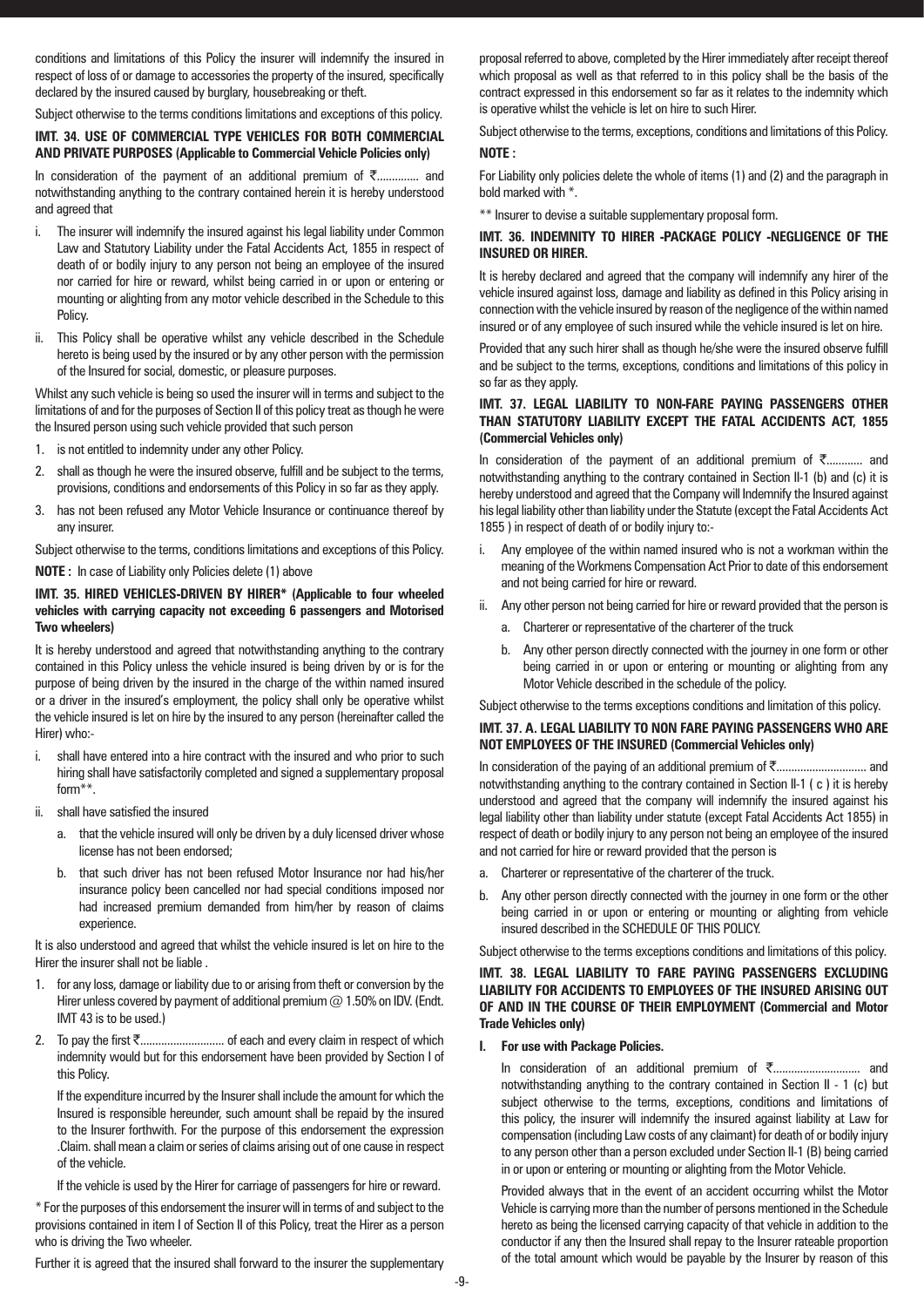endorsement if not more than the said number of persons were carried in the Motor Vehicle.

Provided further that in computing the number of persons for the purpose of this endorsement any three children not exceeding 15 years of age will be reckoned as two persons and any child in arms not exceeding 3 years of age will be disregarded. Provided also that the provisions of condition 3 of the Policy are also applicable to a claim or series of claims under this endorsement.

Provided further that in the event of Policy being cancelled at the request of the insured no refund of premium paid in respect of this endorsement will be allowed.

Subject otherwise to the terms, exceptions, conditions and limitations of this Policy.

#### **II. For use with Liability only Policy.**

In consideration of an additional premium of ₹................................. and subject otherwise to the terms, exceptions, conditions and limitations of this Policy, the insurer will indemnify the insured against liability at Law for compensation (including Law Costs of any claimant ) for death of or bodily injury to any person other than a person excluded under general exception being carried in or upon or entering or mounting or alighting from the Motor Vehicle.

Provided always that in the event of an accident occurring whilst the Motor Vehicle is carrying more than the number of persons mentioned in the Schedule hereto as being the licensed carrying capacity of that vehicle in addition to the conductor if any then the insured shall repay to the Insurer rateable proportion of the total amount which would be payable by the Insurer by reason of this endorsement if not more than the said number of persons were carried in the Motor Vehicle.

Provided further that in computing the number of persons for the purpose of this endorsement any 3 children not exceeding 15 years of age will be reckoned as two persons and any children in arms not exceeding 3 years of age will be disregarded.

Provided further that in the event of Policy being cancelled at the request of the insured no refund of premium paid in respect of this endorsement will be allowed.

Subject otherwise to the terms, exceptions, conditions and limitations of this Policy.

#### **IMT. 39. LEGAL LIABILITY TO PERSONS EMPLOYED IN CONNECTION WITH THE OPERATION AND/OR MAINTAINING AND/OR LOADING AND/OR UNLOADING OF MOTOR VEHICLES (for Goods Vehicle)**

In consideration of the payment of an additional premium of  $*$ ...... it is hereby understood and agreed that notwithstanding anything contained herein to the contrary the insurer shall indemnify the insured against his legal liability under the Workmen's Compensation Act, 1923 and subsequent amendments of that Act prior to the date of this Endorsement, the Fatal Accidents Act, 1855 or at Common Law in respect of personal injury to any paid driver (or cleaner or conductor or person employed in loading/or unloading but in any case not exceeding seven in number including driver and cleaner) whilst engaged in the service of the insured in such occupation in connection with the .... and not exceeding seven in number and will in addition be responsible for all costs and expenses incurred with its written consent.

Provided always that :

- 1. This Endorsement does not indemnify the insured in respect of any liability in cases where the insured holds or subsequently effects with any insurer or Group of Underwriters a Policy of Insurance in respect of liability as herein defined for his general employees.
- 2. The insured shall take reasonable precautions to prevent accidents and shall comply with all statutory obligations.
- 3. The insured shall keep a record of the name of each driver cleaner conductor or person employed in loading and/or unloading and the amount of wages salary and other earnings paid to such employees and shall at times allow the insurer to inspect such record.
- 4. In the event of the Policy being cancelled at the request of the insured no refund of the premium paid in respect of this Endorsement will be allowed.

The premium to be calculated at the rate of  $\bar{\tau}$  25/-per driver and/or cleaner or conductor and/or person employed in loading and/ or unloading but not exceeding the number permitted by the Motor Vehicles Act 1988 including driver and cleaner.

Subject otherwise to the terms exceptions conditions and limitations of this Policy except so far as necessary to meet the requirements of the Motor Vehicles Act, 1988.

# **IMT. 39. A. LEGAL LIABILITY UNDER THE WORKMEN'S COMPENSATION ACT, 1923 IN RESPECT OF THE CARRIAGE OF MORE THAN SIX EMPLOYEES (Excluding the Driver) in goods carrying vehicles.**

In consideration of the payment of an additional premium it is hereby understood and agreed that notwithstanding anything to the contrary contained herein the company shall indemnify the insured against his legal liability under the Workmen's Compensation Act, 1923 and subsequent amendments to that Act prior to the date of this endorsement in respect of death of or bodily injury to any person (other than the paid driver) exceeding six in number whilst being carried in the Motor vehicle and will in addition be responsible for all costs and expenses incurred with its written consent.

Provided always that :

- 1. The Company shall not be liable by virtue of this Endorsement to indemnify the insured in respect of any liability in cases where the insured holds or subsequently effects with any insurance company or group of Underwriters a Policy of Insurance in respect of liability as herein defined for his general employees and where the Insured has not obtained special permission from the registration authorities for carriage of more than six such employees.
- The insured shall take reasonable precautions to prevent accidents and shall comply with all statutory obligations.
- 3. The insured shall keep a record of the name of each person employed in connection with the loading and unloading of the vehicles and the amount of wages salary and other earnings paid to such employees and shall at all times allow the Insurer to inspect such record.
- 4. In the event of the Policy being cancelled at the request of the insured no refund of the premium paid in respect of this Endorsement will be allowed.

Subject otherwise to the terms exceptions, conditions and limitations of this Policy.

# **IMT. 40. LEGAL LIABILITY TO PAID DRIVER AND/OR CONDUCTOR AND/ OR CLEANER EMPLOYED IN CONNECTION WITH THE OPERATION OF MOTOR VEHICLE. (For buses, taxis and motorized three/four wheelers under commercial vehicles tariff)**

In consideration of the payment of an additional premium it is hereby understood and agreed that notwithstanding anything contained herein to the contrary the insurer shall indemnify insured against his legal liability under the Workmen's Compensation Act, 1923 and subsequent amendments of that Act prior to the date of this endorsement, the Fatal Accidents Act, 1855 or at Common Law in respect of personal injury to any paid driver and/or conductor and/or cleaner whilst engaged in the service of the insured in such occupation in connection with the vehicle insured and will in addition be responsible for all costs and expenses incurred with its written consent.

The premium to be calculated and paid while taking insurance of the vehicle concurred at the rate of  $\overline{5}$  50/-per driver and/or conductor and/or cleaner.

Provided always that:-

- 1. This Endorsement does not indemnify the insured in respect of any liability in cases where the insured holds or subsequently effects with any insurer or Group of Underwriters a Policy of Insurance in respect of liability as herein defined for his general employees.
- 2. The insured shall take reasonable precautions to prevent accidents and shall comply with all statutory obligations.
- The insured shall keep a record of the name of each driver cleaner conductor or person employed in loading and/or unloading and the amount of wages salary and other earnings paid to such employees and shall at all times allow the insurer to inspect such record.
- 4. In the event of the Policy being cancelled at the request of the insured no refund of the premium paid in respect of this Endorsement will be allowed. Subject otherwise to the terms exceptions conditions and limitations of this Policy except so far as necessary to meet the requirements of the Motor Vehicles Act, 1988.

# **IMT. 41. MOTOR TRADE POLICY - CLASS 'F' - ROAD RISK ONLY**

It is hereby declared and agreed that notwithstanding anything contained herein to the contrary that in respect of any new vehicle and/or chassis bearing a Trade Certificate Number specified in the Schedule of the policy, the Geographical Area for the purpose of this Policy shall be as defined hereunder and not as stated in the Schedule hereto.

# **Geographical Area**

Under Section II -(i) .. INDIA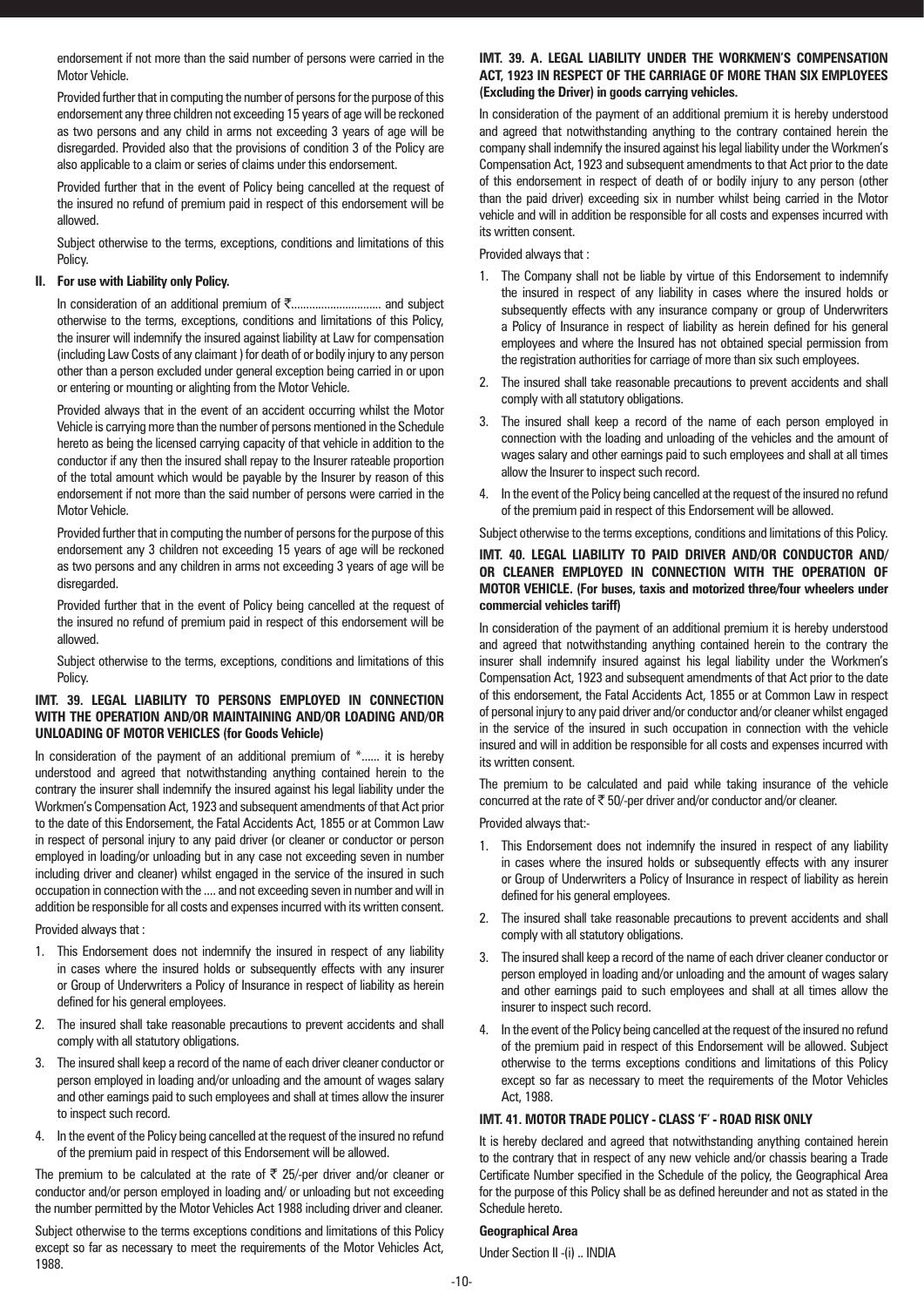Under all other Sections -Within a radius of ...\* kilometers from the insured's address as stated in the Schedule hereto.

Subject otherwise to the terms conditions limitations and exceptions of this Policy.

\* to insert '80' or '120', as opted for by insured and premium paid accordingly.

# **IMT. 42. PRIVATE CARRIERS (Goods Carrying Commercial Vehicles Only)**

Notwithstanding anything to the contrary contained herein it is hereby understood and agreed that the insurer shall not be liable for any loss or damage to the vehicle insured and/or for any third party liability in respect thereof if at the time of accident the vehicle insured under this policy is carrying goods not belonging to the insured Subject otherwise to the terms conditions limitations and exceptions of this policy.

**Article II NOTE :** For Liability only Policies delete the words "for any loss or damage to the vehicle insured and/or"

#### **IMT. 43. THEFT AND CONVERSION RISK**

Notwithstanding anything to the contrary contained herein it is hereby understood and agreed in this Policy in consideration of the payment of additional premium @ 1.50% of IDV, Clause ii (b) (1) of Endorsement IMT-35 is hereby deemed to be deleted.

It is further understood and agreed that the indemnity in respect of Theft and/or Conversion by the hirer is applicable only in case of Theft and/or Conversion of the entire vehicle.

It is further understood and agreed that No Claim Bonus will not be applicable to the additional premium charged hereunder.

# **IMT. 44. INDEMNITY TO HIRER - PACKAGE POLICY - NEGLIGENCE OF THE OWNER OR HIRER**

It is hereby declared and agreed that in consideration of payment of an additional premium of  $\bar{\tau}$ ........ the Insurer will indemnify any hirer of the Vehicle insured against loss, damage and liability as defined in this Policy arising in connection with the Vehicle insured while let on hire.

Provided that any such hirer shall as though he/she were the insured observe fulfill and be subject to the terms, exceptions, conditions and limitations of this policy in so far as they apply.

#### **IMT. 45. INDEMNITY TO HIRER - LIABILITY ONLY POLICY 'NEGLIGENCE OF THE OWNER OR HIRER' NEGLIGENCE OF THE HIRER**

It is hereby declared and agreed that in consideration of payment of an additional premium of  $\bar{\tau}$ ....... the Insurer will indemnify any hirer of the Motor Vehicle against liability as defined in this Policy arising in connection with the Motor Vehicle while let on hire.

Provided that any such hirer shall as though he were the Insured observe fulfill and be subject to the terms, exceptions, conditions and limitations of this Policy in so far as they apply.

# **IMT. 46. LEGAL LIABILITY TO PASSENGERS EXCLUDING LIABILITY FOR ACCIDENTS TO EMPLOYEES OF THE INSURED ARISING OUT OF AND IN COURSE OF THEIR EMPLOYMENT (Applicable to Ambulance/ Hearses under class D of Commercial vehicles and to Motor Trade vehicles )**

In consideration of an additional premium of `.............................. and notwithstanding anything to the contrary contained in Section II-I(c) but subject otherwise to the terms exceptions conditions and limitations of this policy the insurer will indemnify the insured against liability at Law for compensation (including legal costs of any claimant) for death of or bodily injury to any person other than a person excluded under Section II - I ( B ) being carried in or upon or entering or mounting or alighting from the vehicle insured.

Provided always that in the event of an accident occurring whilst the vehicle insured is carrying more than the number of persons mentioned in the Schedule hereto as being the licensed carrying capacity of that vehicle in addition to the conductor if any then the insured shall repay to the insurer ratable proportion of the total amount which would be payable by the insurer by reason of this endorsement if not more than the said number of persons were carried in the vehicle insured.

Provided further that in computing the number of persons for the purpose of this endorsement any three children not exceeding 15 years of age will be reckoned as two persons and any child in arms not exceeding 3 years of age will be disregarded.

Provided also that the provisions of condition 3 of the policy are also applicable to a claim or series of claims under this endorsement.

Provided further that in the event of policy being cancelled at the request of the insured no refund of premium paid in respect of this endorsement will be allowed.

Subject otherwise to the terms exceptions conditions and limitations of this Policy.

# (For use with 'Liability Only' Policy)

In consideration of an additional premium of ₹............................... and subject otherwise to the terms exceptions conditions and limitations of this Policy the insurer will indemnify the insured against liability at law for compensation (including legal costs of any claimant) for death of or bodily injury to any person other than a person excluded under general exception being carried in or upon or entering or mounting or alighting from the vehicle insured.

Provided always that in the event of an accident occurring whilst the vehicle insured is carrying more than the number of persons mentioned in the Schedule hereto as being the licensed carrying capacity of that vehicle in addition to the conductor if any then the insured shall repay to the insurer ratable proportion of the total amount which would be payable by the insurer by reason of this endorsement if not more than the said number of persons were carried in the vehicle insured.

Provided further that in computing the number of persons for the purpose of this endorsement any 3 children not exceeding 15 years of age will be reckoned as two persons and any children in arms not exceeding 3 years of age will be disregarded.

Provided further that in the event of Policy being cancelled at the request of the insured no refund of premium paid in respect of this endorsement will be allowed.

Subject otherwise to the terms exceptions conditions and limitations of this policy.

#### **IMT. 47. MOBILE CRANES/DRILLING RIGS/ MOBILE PLANTS / EXCAVATORS / NAVVIES / SHOVELS / GRABS / RIPPERS.**

It is hereby declared and agreed notwithstanding anything to the contrary contained in this Policy that in respect of the vehicle insured \* the Insurer shall be under no liability

- a. Under Section I of this Policy in respect of loss or damage resulting from overturning arising out of the operation as a tool of such vehicle or of plant forming part of such vehicle or attached thereto except for loss or damage arising directly from fire, explosion , self ignition or lightning or burglary housebreaking or theft.
- b. Under Section II except so far as is necessary to meet the requirements of the Motor Vehicles Act, 1988, in respect of liability incurred by the insured arising out of the operation as a tool of such vehicle or of plant forming part of such vehicle or attached thereto.

# N. B. : Omit paragraph (a) for :-

- 1. Liability only Policies.
- 2. Package Policies where an additional premium has been paid for inclusion of damage by overturning.

**NOTE :** \* Insert make, number or some other means of identification.

Where a premium reduction is allowed for exclusion of damage when in use as a tool of trade omit from paragraph (a) (the words resulting from "overturning" and "except for loss" or "theft".

# **IMT. 48. AGRICULTURAL AND FORESTRY VEHICLES AND OTHER MISCELLANEOUS VEHICLES WITH TRAILERS ATTACHED -EXTENDED COVER**

It is hereby declared and agreed that in consideration of an additional premium of `..............................., the indemnity provided by this Policy shall apply in respect of any trailer (including Agricultural Implements such as Ploughs, Harrows and the like) described in the under noted Schedule of trailers as though it were a vehicle described in the Schedule and had set against it in the Schedule the value set against it in the under noted Schedule of trailers. Provided that the Insurer shall be under no liability under Section I of the Policy in respect of breakage of any part of the agricultural trailer or implements caused by ground obstructions.

#### **Schedule of Trailers**

| * Description | <b>Insured's Declared value (IDV)</b> |
|---------------|---------------------------------------|
|               |                                       |

\* Insert make, number or some other means of identification. Threshing Machines, Drums, Bailing Machines, Trusses and Tiers must be identified as such.

Subject otherwise to the terms, exceptions, conditions and limitations of this Policy.

**NOTE :** In the case of Liability only Policies, the Endorsement must be suitably amended.

# **IMT. 49. EXCLUSION OF LIABILITY TO THE PUBLIC WORKING RISK (Except as required by the Motor Vehicle Act, 1988)**

It is hereby declared and agreed that except so far as is necessary to meet the requirements of the Motor Vehicles Act, 1988,the Insurer shall be under no liability under Section II of this Policy in respect of liability incurred by the Insured arising out of the operation as a tool of the Motor Vehicle or of plant forming part of the Motor Vehicle or attached thereto.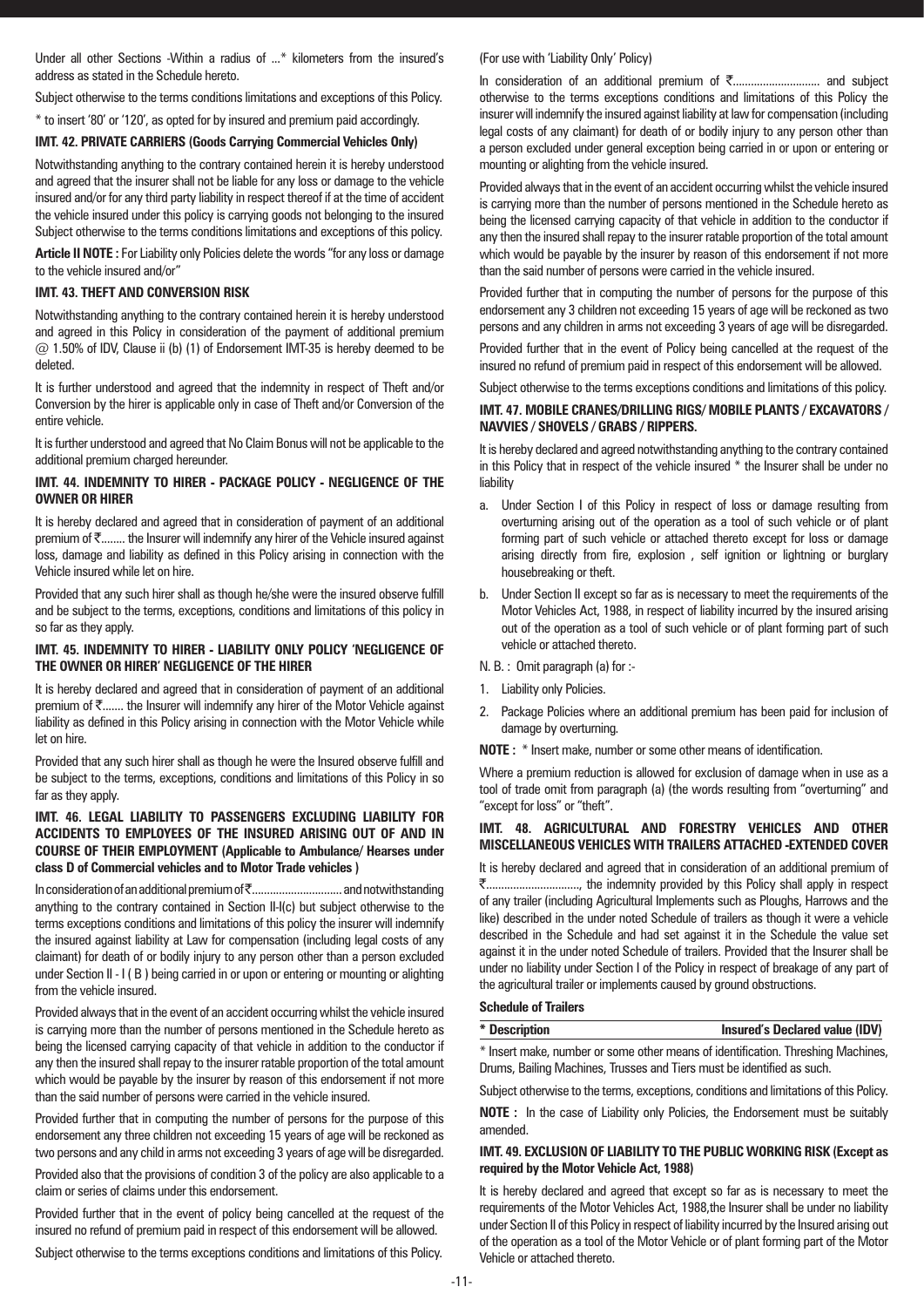# **IMT. 50. CINEMA FILM RECORDING AND PUBLICITY VANS**

It is hereby understood and agreed that not withstanding anything to the contrary contained in this Policy, the insurer shall be under no liability in respect of loss or damage to cinematic photographic or sound equipment costumes or any other technical property fixtures and fittings on the Motor Vehicle, unless they are firmly and permanently fixed to the body of the vehicle and are not detachable from time to time.

# **IMT. 51. MOBILE SHOPS /CANTEENS AND MOBILE SURGERIES/ DISPENSARIES**

It is hereby understood and agreed that notwithstanding anything to the contrary contained in this Policy the insurer shall be under no liability in respect of

- \*a. Loss of or damage to ..... \*\* on the motor vehicle.
- b. Death of or bodily injury to or illness of any person caused by or through or in connection with or arising from
	- i. Poisoning of any kind or foreign or deleterious matter in food or drink
	- ii. Anything harmful in the condition of any goods supplied at or from the motor vehicle or the defective condition of the container of such goods
	- iii. Anything harmful in the condition of any goods supplied at or from the motor vehicle or defective in any treatment given at or from the motor vehicle

Notes : -

\* For Liability only Policies omit proviso (a)

- \*\*1. In the case of "Mobile Shops and Canteens" insert the words "Utensils or stock-in-trade" and omit (iii)
- In the case of "Mobile Surgeries/Dispensaries" insert the words "Surgical instruments medical appliances or supplies".

# **IMT. 52 . EXCLUSION OF DAMAGE WHILE IN USE AS A TOOL OF TRADE**

It is hereby declared and agreed that except so far as is necessary to meet the requirements of the Motor Vehicles Act, 1988 the insurer shall be under no liability under Section II of this Policy in respect of liability incurred by the insured arising out of the operation as a tool of the motor vehicle or of plant forming part of the vehicle insured or attached thereto.

# **IMT. 53. SPECIFIED ATTACHMENTS (Special Type Vehicles)**

It is hereby declared and agreed that while any attachment in the under noted .Schedule of attachments. is attached to the Motor Vehicle or is detached and out of use the indemnity provided by this Policy shall apply in respect of any such attachment as though it were the Motor Vehicle and had set against it in the Schedule the value set against it in the under noted .Schedule of Attachments

# **Schedule of Trailers**

#### **\* Description Insured's Declared value (IDV)**

\* Insert make, number or some other means of identification.

**NOTE:** In the case of pedestrian controlled tractors insert in 'Description' in the Schedule of Attachments "any standard attachment of the ... Tractor supplied by the makers".

# **IMT. 54. MOBILE PLANT (Inclusion of Liability to the Public Working Risk Where Tool of Trade is used only for work performed in or upon the Vehicle or Trailer.)**

It is hereby declared and agreed that except so far as is necessary to meet the requirements of the Motor Vehicles Act, 1988, the Insurer shall be under no liability under Section II of this Policy in respect of liability arising out of :-

- 1. The explosion of any vessel under pressure being part of plant attached to or forming part of the Motor Vehicle.
- 2. The operation other than in or upon the Motor Vehicle forming part of or attached to
- 3. The Motor Vehicle.

# **IMT. 55. MOBILE PLANT INCLUSION OF LIABILITY TO THE PUBLIC WORKING RISK (All Other Cases)**

It is hereby understood and agreed that notwithstanding anything to the contrary contained in this Policy the insurer shall be under no liability under Section II in respect of

- 1. Death injury or damage caused by or resulting from
	- a. Subsidence flooding or water pollution.
	- b. Damage to pipes or cables arising out of the operation as a tool of the

vehicle insured or of any plant forming part of vehicle insured or attached thereto.

- 2. Damage to property resulting from the manufacture construction alteration repair or treatment of such property by the insured.
- 3. Death injury or damage caused by or through property on which the insured has carried out any process of manufacture, construction alteration or repair or treatment.

It is further understood and agreed that except so far as is necessary to meet the requirements of the Motor Vehicles Act 1988, the insurer shall be under no liability under Section II of this Policy in respect of liability incurred by the insured arising out of the explosion of any vessel under pressure being part of plant attached to or forming part of the vehicle insured.

# **IMT. 56. TRAILERS (Road Transit Only)**

In consideration of the payment of an additional premium it is hereby understood and agreed that insurance by Section I and II of this Policy shall extend to the Motor Vehicle (mechanically propelled or otherwise) attached to the Motor Vehicle for the purpose of being towed

Provided always that

- 1. The insurer shall not be liable under this Policy in respect of damage to property conveyed by the towed vehicle.
- 2. The insurer shall not be liable under this Policy in respect of accident loss damage and/or liability caused sustained or incurred whilst the vehicle insured is towing a greater number of vehicles than is permitted by law.

#### **IMT. 57. MOTORISED TWO WHEELERS (Motor Trade Only)**

It is hereby declared and agreed that Item 5 in the Schedule to this Policy is deemed to have been deleted and the following substituted there for :

The Motor Vehicle : Any Motorised Two Wheeler (including sidecar attached thereto) the property of the insured or insured's custody or control whilst bearing Trade Certificate No...........

It is further declared and agreed that the words "Motor Vehicle" Wherever they appear are deemed to have been deleted and substituted by the words 'Motorised Two Wheeler'..

Subject otherwise to the terms conditions limitations and exceptions of this Policy.

# **IMT. 58. LOAN OR HIRE OF MOTOR CARS, MOTORISED TWO WHEELERS, MOTOR VEHICLES TO CUSTOMERS BY MOTOR DEALERS (Motor Trade Only)**

Notwithstanding anything to the contrary contained herein it is hereby understood and agreed that the Motor Car(s), Motorised Two wheelers, Motor Vehicle(s) described in the Schedule hereto may be let out on loan or hire to insured's customers when their vehicle(s) is/are under repair with the insured.

Provided that the insured agrees to record in a register for the purposes of this policy the date of loan or hire of such vehicle(s), its Make and Registered Number (or Chassis Number if the loaned/hired vehicle itself is not registered) and the duration of the loan or hire and to submit to the insurer within one month of the expiry of each period of insurance a statement of the total number of days each loaned/hired vehicle was in use.

Provided also that the premium for this Policy shall be subject to adjustment on expiry of each period of insurance.

Subject otherwise to the terms conditions limitations and exceptions of this Policy.

#### **IMT. 59. PRIVATE USE OF VEHICLE BY MEMBER/DIRECTOR/EMPLOYEE OF THE INSURED (Motor Trade only)**

In consideration of the payment of an additional premium of  $\bar{\zeta}$ ............. and notwithstanding anything contained herein to the contrary it is hereby understood and agreed that this Policy shall be operative whilst the vehicle insured is being used by the insured or with the permission of the insured by a Member Director or employee of the insured for social domestic or pleasure purposes.

Whilst the vehicle insured is being so used the insurer will in terms of and subject to the limitations of and for the purpose of Section II of this policy treat as though he were the insured person using the vehicle insured provided that such person :

- 1. Is not entitled to indemnity under any other policy;
- 2. Shall as though he/she were the insured observe fulfill and be subject to the terms provisions conditions and endorsements of this policy in so far as they apply;
- 3. Has not been refused any Motor Vehicle Insurance or continuance thereof by any insurer.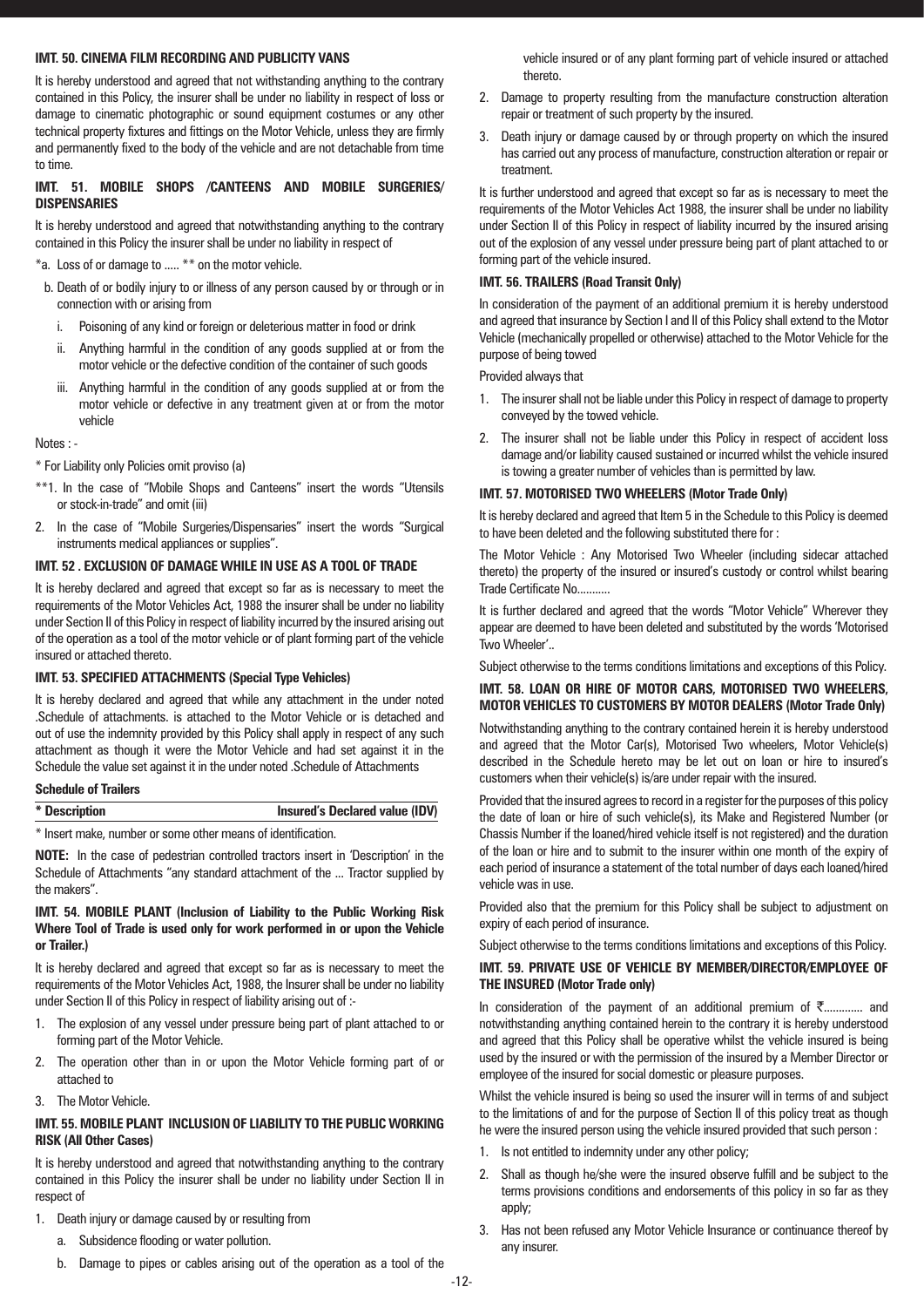Subject otherwise to the terms conditions limitations and exceptions of this Policy.

# **IMT. 60. DEMONSTRATION -DRIVING EXTENSION (Applicable to Motor Trade Policies Only)**

In consideration of the payment of an additional premium of  $\bar{\tau}$ ............. and notwithstanding anything to the contrary contained herein it is hereby understood and agreed that the policy shall be operative whilst the vehicles are being driven for the purpose of demonstration by person(s) not in the employment of the insured provided he/she/they is/are driving with the insured's permission and is/ are accompanied by the insured or by any person(s) in the insured's employment.

Subject otherwise to the terms conditions limitations and exceptions of this Policy.

# **IMT. 61. TUITION -Driving Extension**

(Applicable only to Motor Trade Policies issued on named driver basis.)

In consideration of the payment of an additional premium of `.............................. and notwithstanding anything to the contrary it is hereby understood and agreed that the policy shall be operative whilst the vehicles insured are being used for purpose of demonstration or tuition by any other person, provided he/she is driving with the insured's permission and is accompanied by a named driver mentioned in the policy Schedule.

Subject otherwise to the terms conditions limitations and exceptions of this Policy.

# **IMT. 62. DELETION OF 50% LIMITATION CLAUSE IN RESPECT OF DAMAGE TO TYRES (Applicable to Motor Trade Road Transit Risks Policies only)**

In consideration of the payment of an additional premium of ₹............................... it is hereby understood and agreed that the words ...when the liability of the Insurer is limited to 50% of the cost of the replacement ..... are hereby deleted from proviso (b) of Section I(1) of the policy.

Subject otherwise to the terms conditions limitations and exceptions of the policy.

# **IMT. 63. Restriction of Cover to Liability Risks only**

(Motor Trade Internal Risks Policy)

It is hereby understood and agreed that

- 1. Section I and II(2)(i) and the word .other. in Section II (2)(ii) of this Policy in the Schedule to this Policy are deemed to be cancelled and
- 2. The Insurer shall not be liable in respect of damage to the Motor Vehicle or its accessories.

# IMT. 64. OPEN-AIR CAR PARKS (Motor Trade Internal Risks Only)

In consideration of the payment of an additional premium, it is hereby understood and agreed that for the purpose of this Policy the Premises shall be deemed to include the car park at ......\* superficial area not exceeding .....\*\*

Subject otherwise to the terms conditions limitations and exceptions of this Policy.

- \* To insert location
- \*\* To insert appropriate area

# **IMT. 65. WORK AWAY FROM PREMISES (Motor Trade Internal Risks Only)**

In consideration of the payment of an additional premium it is hereby understood and agreed that the premises are deemed to include any place at which the insured is performing work not being premises under the control of the insured provided that the insurer shall not be liable in respect of injury or damage resulting from the driving of the vehicle insured in a public place in INDIA within the meaning of the Motor Vehicles Act, 1988.

Subject otherwise to the terms conditions limitations and exceptions of this Policy.

# **ADD-ONS FOR COMPREHENSIVE INSURANCE PRIVATE CAR "B" POLICY**

# **Zero Depreciation**

In consideration of the payment of an additional premium of Rs by the Insured, it is hereby agreed and declared that notwithstanding anything to the contrary contained in the Policy, the Company hereby undertakes to deduct no amounts for depreciation in case of parts replaced on account of damage to the vehicle insured and/or to its accessories, arising out of any peril as covered under the Policy, however this endorsement shall be applicable to the first two (2) claims during the policy period and any subsequent claim(s) shall be subject to a deduction for depreciation at the rates mentioned in the policy terms and conditions.

# Provided always that

- 1. such claim has been admitted by the Company under Section I "Loss or Damage to the Vehicles Insured" of the Policy,
- 2. this add-on shall not be applicable in the event of Total Loss/ Constructive Total Loss of the vehicle insured under the Policy,

3. the Insured shall be liable for the Voluntary Deductible\* amount, as opted by the Insured for this add-on, for each and every claim payable under this add-on,

\*Insured can opt for a Voluntary Deductible specifically for this add-on, which will be over and above the deductible applied under the basic Policy. In such a case, the discount will be provided in the premium calculated for this add-on, as indicated in the attached grid - "Voluntary Deductible for Zero Depreciation".

Subject otherwise to the terms, exceptions, conditions and limitations of this Policy.

# **Consumable Items**

In consideration of the payment of an additional premium of `....................... by the Insured. It is hereby agreed and declared that notwithstanding anything to the contrary contrary contained in the Policy the Company hereby extends the Policy to cover expenses Incurred by the Insured on the Consumable Items in the event of damage to the vehicle insured and/or to its accessories, arising out of any peril as covered under the policy.

For the purpose of this endorsement, Consumable Items shall mean those articles or substances which have specific uses and when applied to their respective uses are either consumed totally or are rendered unit for continuous and permanent use.

Such Consumable Items will include nut and bolt, screw, washers, grease, lubricants clip, ac gas, bearings, distilled water, engine oil, oil filter, fuel filter, break oil and the like.

Subject otherwise to the terms, exceptions, conditions and limitations of this Policy. **Garage Cash**

In consideration of the payment of an additional premium of `......................... by the Insured, it is hereby agreed and declared that notwithstanding anything to the contrary contained in the Policy, the Company hereby undertakes to:

- a. Pay a daily allowance, as stated in the schedule, to the Insured for each and every completed day for which the Insured's vehicle is under repair in a garage, due to loss/damage to the vehicle on account of a peril covered under the Policy, subject to the maximum number of days as specified in the schedule
- b. Pay the lump-sum amount as stated in the schedule, in the event of Total loss/ Constructive Total Loss of the Insured's vehicle

# Provided always that:

- 1. Such claim is admitted by the Company under Section I "Loss or Damage to the Vehicles Insured" of the Policy
- 2. The insured vehicle has been under repair for a minimum number of days, as stated in the schedule, post which the claim under this add-on will be payable from the day such vehicle was delivered to the garage
- 3. In case of theft of the vehicle, the vehicle is not recovered within 90 days from the day of the theft.
- 4. Not more than three claims will be payable under this add-on
- 5. Claim under this add-on is intimated to the Company within 24 hours of loss or damage
- 6. Claim under this add-on is serviced in the authorized garages of the Company
- The duration for which the Insured's vehicle is under repair in a garage due to loss/damage to the vehicle, and for which the Company will be liable for claim in respect of this add-on will be reckoned from the day after the insured vehicle is delivered to the Garage till the day immediately preceding the date of discharge or date of invoice for such repair as prepared by the garage, whichever is earlier
	- a. The company will not be liable for any further payment under this add-on for the specific accidental loss or damage once the vehicle is removed from the garage
- 8. Company will not be liable for any delays on account of
	- a. Delay of more than 24 hours, in delivering insured vehicle to the garage from the time of occurrence of accidental damage or loss
	- b. Non-availability of spare parts required for repair

Subject otherwise to the terms, conditions and limitations of the Policy.

# **NCB Protect**

Notwithstanding anything to the contrary contained in the Policy and in consideration of the payment of an additional premium of  $\bar{\tau}$ ............................. by the Insured, it is hereby agreed and declared that the Insured will be entitled to No Claims Bonus as per the following Table 1, under Section I - "Loss or Damage to the Vehicles Insured" of the Policy.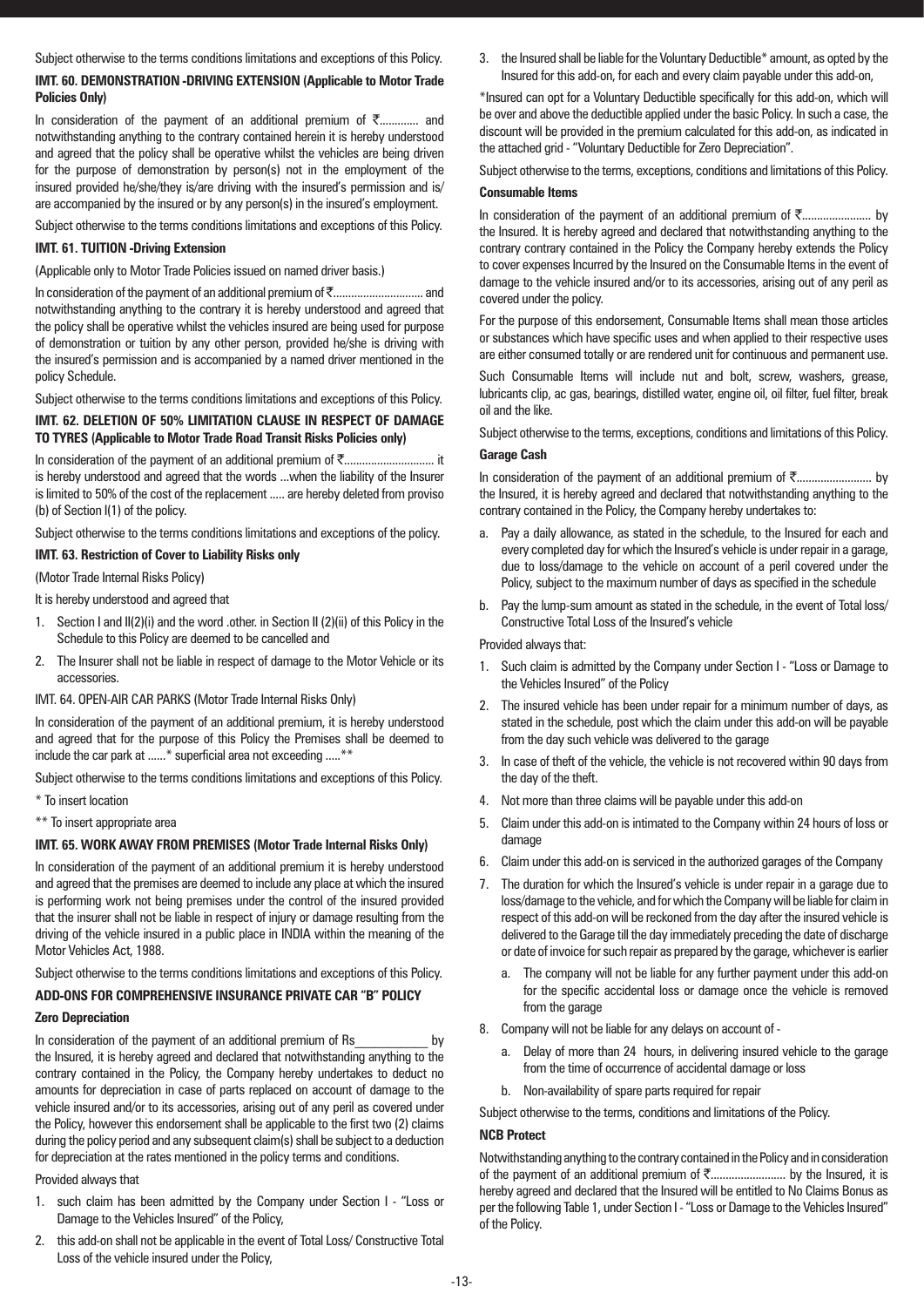|                                                   | <b>NCB Benefit in the event of XX claims</b><br>in the current policy period |       |       |       |  |
|---------------------------------------------------|------------------------------------------------------------------------------|-------|-------|-------|--|
| <b>Number of prior claim</b><br>free policy years | $XX = 3$<br>$XX = 1$<br>$XX = 2$<br>$XX = 0$                                 |       |       |       |  |
| N                                                 | 20%                                                                          | $0\%$ | $0\%$ | $0\%$ |  |
|                                                   | 25%                                                                          | 20%   | $0\%$ | $0\%$ |  |
| 2                                                 | 35%                                                                          | 25%   | 20%   | $0\%$ |  |
| 3                                                 | 45%                                                                          | 35%   | 25%   | 20%   |  |
| 4 and above                                       | 50%                                                                          | 45%   | 35%   | 25%   |  |

**Plan 2- Two Step Down**

|                                                   | <b>NCB Benefit in the event of XX claims</b><br>in the current policy period |       |       |     |  |
|---------------------------------------------------|------------------------------------------------------------------------------|-------|-------|-----|--|
| <b>Number of prior claim</b><br>free policy years | $XX = 3$<br>$XX = 1$<br>$XX = 2$<br>$XX = 0$                                 |       |       |     |  |
| N                                                 | 20%                                                                          | $0\%$ | $0\%$ | 0%  |  |
|                                                   | 25%                                                                          | $0\%$ | $0\%$ | 0%  |  |
| 2                                                 | 35%                                                                          | 20%   | $0\%$ | 0%  |  |
| 3                                                 | 45%                                                                          | 25%   | 20%   | 0%  |  |
| 4 and above                                       | 50%                                                                          | 35%   | 25%   | 20% |  |

Insured shall not be entitled to any No Claim Bonus, if more than three claims are lodged by the Insured during the same Policy Period under Section I - "Loss or Damage to the Vehicles Insured" of the Policy.

Subject otherwise to the terms, exceptions, conditions and limitations of this Policy.

#### **Return to Invoice**

In consideration of payment of an additional premium as specified and shown in the Schedule, it is hereby agreed and declared that notwithstanding anything to the contrary contained in the Policy, the Company hereby undertakes to pay the Sum Insured under this add-on, determined as the difference between the Insured's Declared Value (IDV) of the insured vehicle and the total actual expenses incurred towards acquisition of a new vehicle of similar make and model to the insured, as specified in the on-road price listed by the manufacturer/Dealer upon the occurrence of Total Loss / Constructive Total Loss as defined in the Policy

# Provided always that

On-road price means the actual expense incurred towards acquisition of a new vehicle and includes the value of factory fitted accessories or car dealer accessories at the time of purchase. On road price will also include any amount paid towards registration of the insured Vehicle, road tax and cost of insuring the vehicle.

In case of obsolete models, the last selling price of the vehicle will be considered to pay the Sum Insured under this add-on

Subject otherwise to the terms, exceptions, conditions and limitations of this Policy.

# **Engine Protect Plus**

In consideration of payment of an additional premium of Rs by the Insured, it is hereby agreed and declared that notwithstanding anything to the contrary contained in the Policy, the Company hereby undertakes to indemnify the Insured for expenses incurred in repair or replacement due to consequential damages arising out of water ingression/leakage of lubricating oil leading to loss or damage to:

- **Engine Parts**
- **Differential Parts**
- **Gear Box Parts**

of the Insured's vehicle. Provided always that:

1. For the purpose of this add-on, 'Consequential Damage' would mean "the damage more specifically expressed hereinabove caused to an insured vehicle not arising directly from an insured peril but as a direct consequence to the same".

- 2. 'Engine Parts' would mean all internal lubricated parts of the engine including pistons, pins and rigs, all pulleys camshaft, followers, cam bearings, connecting rods and bearings, crankshaft and main bearings, dipstick and tube, eccentric shaft, engine heads and engine blocks, engine mounts and cushions, engine torque strut, flywheel and flywheel ring gear, harmonic balancer, intake and exhaust manifolds, oil pan, oil pumps, push rods, valves, springs, guides, seats, and lifters, rocker arms, shafts, and bushings, timing covers, timing gears, chain, belt tensioners, retainers, vacuum pump, valve covers, and water pumps. fuel injection pump (for diesel engines only) and fuel heater (for diesel engines only).
- 3. 'Differential Parts' would mean all internally lubricated parts contained within the differential housing including axle shafts, constant velocity joints, bearings, final drive housing, four wheel drive hubs and bearings, retainers, transaxle housing and universal joints, drive shafts, hub bearings and supports
- 4. 'Gear Box Parts' would mean all internally lubricated parts contained within the transmission case including cooler, cooler lines, filer tubes and dipsticks, internal linkage, mounts, oil pans, torque convertor, transfer case, transmission and transfer case, transmission park base assembly, vacuum modulator, gear shafts, and gear box.
- 5. In case of an accident, payment under this add-on would be made only when there is evidence of under carriage damage to Engine Parts and/or Gear Box Parts and/or Differential Parts leading to oil leakage and resulting into damage to covered parts as mentioned above.
- 6. The Company would not be liable for:
	- a) Any claims where the subject matter of claims is covered under any other type of insurance policy with any other insurer or manufacturer's warranty including recall campaign or under any other such packages at the same time.
	- b) Cost of lubricants in case of loss due to leakage and flushing of consumables.
	- c) Any claim which is intimated to the Company after 30 days of the happening of loss or damage.
	- d) Any claim where the repair has been carried out without prior approval from the Company
	- e) Any claims related to loss or damage due to wear and tear

# **Road Side Assistance**

In consideration of payment of an additional premium of Rs by the Insured, it is hereby agreed and declared that notwithstanding anything to the contrary contained in the Policy, the Company hereby undertakes to provide the Insured, upon his request, with a maximum of four claims related to any one or more of the following emergency assistance services during the Policy Period, in any area where the Company has its presence through its network garages or through the network of the service provider:

- 1. **Towing on breakdown/accident:** In the event of the Insured's vehicle being immobilized or rendered unfit for the purpose of driving on the road, the Company would provide appropriate towing services to the nearest garage (within a radius of 50 kms from the location of the breakdown/accident), provided always that any charges for a distance beyond the one mentioned herein shall be borne by the Insured.
- 2. **Breakdown support over phone:** In the event of minor mechanical errors/ faults/non-functioning of the Insured's vehicle or any part thereof, the Company would provide the Insured with telephonic assistance to come up with solutions for such minor mechanical errors/faults/non-functioning of the Insured's vehicle.
- 3. **Arrangement/ Supply of fuel:** In the event of the Insured's vehicle being immobilized due to emptying of fuel tank, the Company would arrange for supply of up to five liters of fuel, at the location of the breakdown. Provided always that all labor costs and conveyance costs would be borne by the Company and all expenses on fuel would be borne by the Insured.
- 4. **Emptying of fuel tank:** In the event of the fuel tank of the Insured's vehicle being filled with a wrong type of fuel, the Company would arrange for emptying of fuel tank with the help of appropriate technicians and if required, arrange for towing the Insured's vehicle to nearest garage for the purpose of emptying the fuel tank, provided always that all charges towards the towing of the vehicle would be borne by the Insured.
- 5. **Arrangement of keys:** In the event of the Insured losing the keys of the Insured's vehicle, the Company would arrange for pick up and delivery of the spare keys of the Insured's vehicle to the place where the Insured's vehicle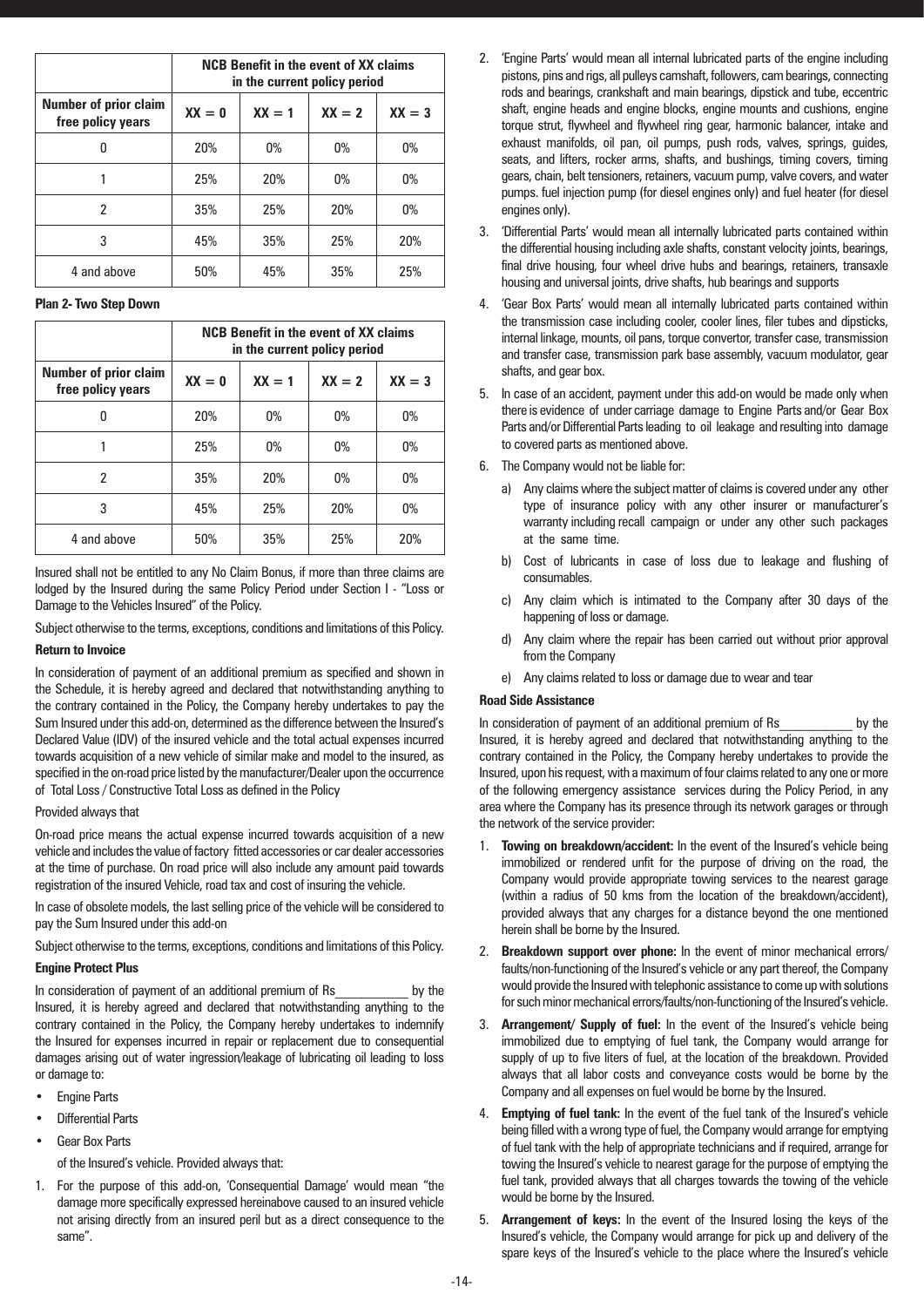is located. Alternatively, the Company would provide the service of unlocking the Insured's vehicle with the help of vehicle technicians at the location of the Insured's vehicle. Provided always that all labour and conveyance costs would be borne by the Company and the Insured would be required to submit an identity proof to prove his ownership of the Insured's vehicle, before availing such service. Provided always that this service would be provided only within a range of 100 kms from the location where the loss has occurred.

- 6. **Battery jump start:** In the event of the Insured's vehicle being immobilized due to a run down battery, the Company would arrange for a vehicle technician to jump start the Insured's vehicle with appropriate means. Provided always that any cost of charging/replacement of battery would be borne by the Insured and all labour and conveyance costs, towards battery jump start assistance, would be borne by the Company.
- 7. **Message Relay:** In the event of the Insured's vehicle getting immobilized as a result of an accident and/or breakdown, the Company would arrange to send urgent message to the specified persons, as requested by the Insured, through available means of communication.
- 8. **Flat Tyre:** In the event of the Insured's vehicle being immobilized due to a flat tyre, the Company would assist the Insured by:
	- a. organizing for a vehicle technician to replace the flat tyre with the spare stepney tyre of the vehicle at the location of breakdown or in the event of repairs not being possible at the place of breakdown
	- b. by arranging to take the flat tyre to the nearest place of repair and delivering the tyre back to the place of breakdown & attaching it to the Insured's vehicle.

Provided always that any expenses on material/spare parts and any other incidental costs, if required while carrying out the repairs, would be borne by the Insured and the expenses on labour cost and conveyance cost, in relation to point (a) and (b) above, would be borne by the Company.

- **Minor Repairs:** In the event of the Insured's vehicle being immobilized due to a minor mechanical/electrical fault, the Company would assist the Insured by sending a vehicle technician to the location of breakdown to carry out the Minor Repairs. Provided always that
	- a. the expenses on labour cost and conveyance cost would be borne by the Company
	- b. Minor Repairs, for the purpose of this add-on, would be defined as repairs which can be carried out at the location of breakdown/accident, requiring no spares and less than 45 minutes of labour time.
- 10. **Arrangement of rental vehicle:** In the event of the Insured's vehicle being immobilized due to a breakdown/accident, the Company would facilitate arrangement for alternative mode of conveyance, from the place of breakdown /accident, to the destination, as desired by the Insured at the time of breakdown/ accident. The Company would intimate the Insured of all charges payable to the rental vehicle and all such charges would be borne by the Insured.
- 11. **Arrangement of Accommodation:** In the event of the Insured's vehicle being immobilized due to a breakdown/accident, the Company would facilitate arrangement for hotel accommodation in a place near the place of breakdown /accident. The Company would intimate the Insured of all charges payable for such accommodation and all such charges would be borne by the Insured.
- 12. **Referring a Legal Advisor:** In the event of an accident involving the Insured's vehicle as a result of which the Insured requires the services of a legal advisor, the Company would arrange for the Insured the telephonic contact details of an appropriate legal advisor belonging to an area as requested by the Insured. Provided always that:
	- the breakdown/accident has taken place atleast 50 kms away from the Insured's place of residence, as per the address declared by the Insured at the time of Policy issuance
	- ii. the Company would intimate the Insured of all charges payable for the services of such legal advisor and all such charges would be borne by the Insured.
- 13. **Referring a Hospital:** In the event of an accident involving the Insured's vehicle as a result of which the Insured and/or any of the travelling passengers requires medical care, the Company would arrange for the Insured the telephonic contact details of an appropriate hospital near the location of accident. Provided always that the breakdown/accident has taken place atleast 50 kms away from the Insured's place of residence, as per the address declared by the Insured at the time of Policy issuance.
- 14. **Taxi Benefits:** In the event of the Insured's vehicle being immobilized due to an accident/ breakdown, the Company shall provide free travel of the occupants of the Insured vehicles upto a distance of 50 kilometers. Provided always that:
	- a. The event has occurred 50kms away from the Insured's place of residence as declared by the Insured at the time of policy issuance.
	- b. Any charges for a distance beyond the covered distance as stated above shall be borne by the Insured.

In the unlikely event of the Company being unable to arrange for this service, the Company may request the Insured to arrange for the taxi on his own and submit the bill for the pre - authorized amount for reimbursement to the Company.

15. **Accommodation Benefits:** In the event of the Insured's vehicle being immobilized due to a an accident/ breakdown, the Company shall provide occupants of the Insured vehicle with a hotel accommodation for one day, for a maximum of  $\bar{\tau}$ 5000. Provided always that:

- a. The breakdown/accident has taken place at least 100 kms away from the Insured's place of residence, as declared by the Insured at the time of Policy issuance.
- b. The required time of repair of the Insured vehicle exceeds 12 hours from the time of the accident / breakdown.
- c. The number of individuals seated in the Insured vehicle is not more than the maximum seating capacity of the Insured vehicle.

In the unlikely event of Company being unable to arrange for this service, the Company may request the Insured to arrange for accommodation on his own and submit the bill for the pre - authorized amount for reimbursement to the Company.

The Company would not be liable for:

- 1. providing the abovementioned services under conditions of earthquake, war, invasion, rebellion, revolt, riot, civil commotion, civil war, exceptional adverse weather conditions, acts of terrorism, nuclear fission, strike, act(s) of government(s)/government agencies/judicial/quasi-judicial authorities.
- 2. any claims where the Insured's vehicle is being used for the purpose of racing, rallying, motor-sports, or is not being used/driven in accordance with applicable laws and regulations.
- 3. any claim where the Insured's vehicle can be safely transferred on its own power to the nearest garage/workshop.
- 4. any claims triggered by theft; any kind of consequential losses.
- 5. any loss which is covered under any other insurance policy or manufacturer's warranty or recall campaign or under any other such packages at the same time.
- 6. any expenses for supply or replacement of parts/consumables.
- 7. any loss/damage caused to the Insured's vehicle when it is being used/driven against the recommendations of the owner's/manufacturer's manual.
- 8. any claims where services have been availed of without the prior consent of the Company.

# **Key Protect**

In consideration of payment of an additional premium of Rs by the Insured, it is hereby agreed and declared that notwithstanding anything to the contrary contained in the Policy, the Company hereby undertakes to pay upto an amount as stated in the Schedule, to indemnify the Insured for the cost incurred towards repairing/replacing the car keys and / or locks and/ or lockset, including the locksmith charges, upon the occurrence of theft/burglary/ loss of or damage to the keys and /or lock and /or the lockset of the Insured's vehicle, during the Policy Period.

Provided always that

- 1. Not more than two claims would be payable under this add-on for a Policy Period
- 2. A claim deductible of 1% of the admissible claim amount would apply for each claim, subject to a minimum of Rs.250.
- 3. A claim resulting from burglary or theft is supported by a First Information Report (FIR) with the Police
- 4. The replaced keys/lock/lockset should be of same nature and kind as the one for which the claim is being made
- 5. Any loss or damage to the keys/ lock/ lockset is reported to the Company within 30 days of such loss or damage